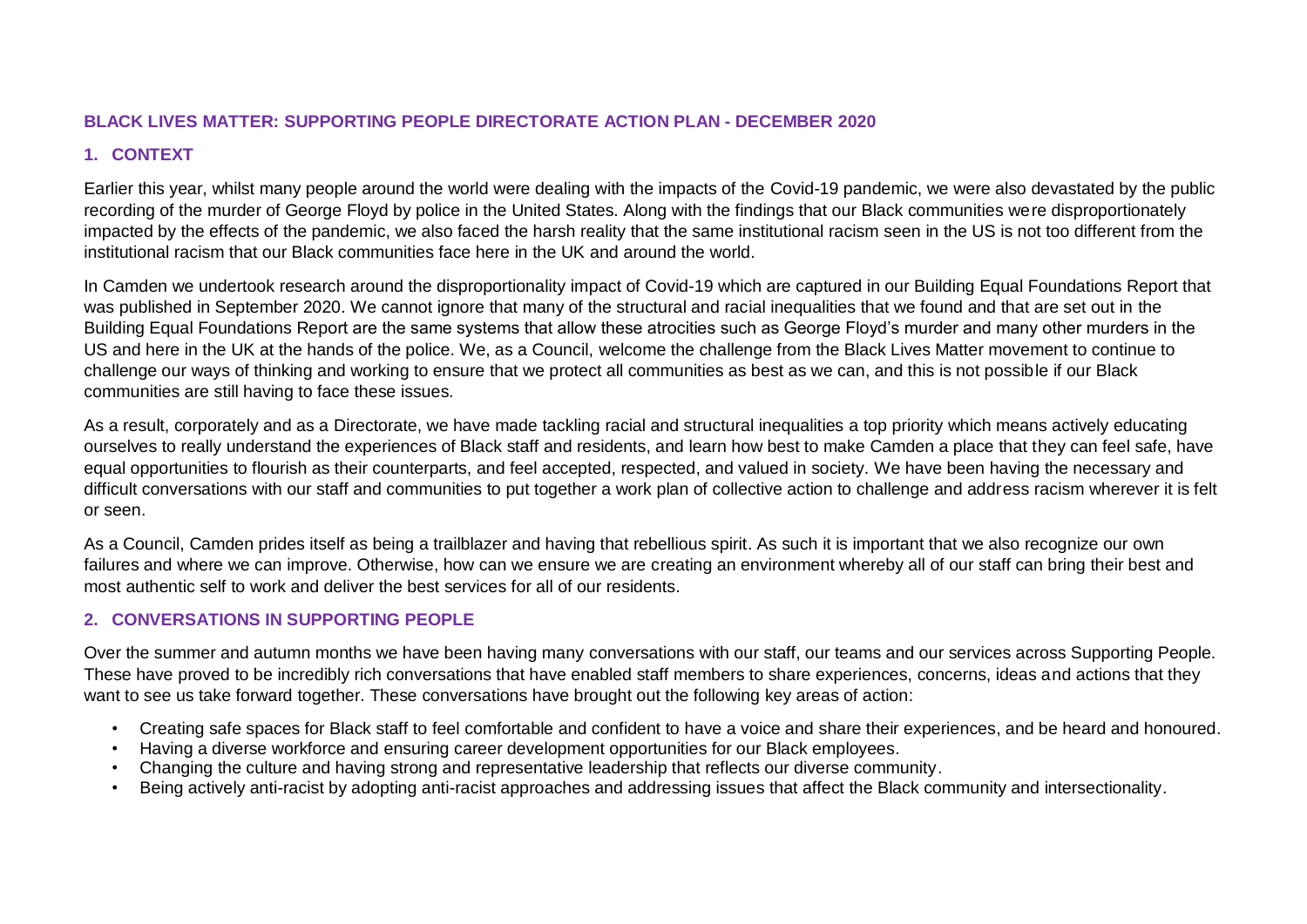- Improving ethnicity data and gaining a better understanding of our Black community.
- Using our leadership role and working with our partners to address and challenge racism, and encourage antiracist approaches.

## **3. ACTIONS EMERGING**

Supporting People DMT have maintained close contact with this work as the outcome of staff conversations has started to form an action plan for the Directorate.

The table below contains details of the actions that staff have worked up with their Senior Management Teams over recent months. As such you should be able to recognize conversations you have contributed to. The next step is to implement these actions and to make recommendations where we feel the issues need addressing across the council.

DMT will be monitoring progress in implementing these actions on a monthly basis. They are keen to maintain an overview of the cumulative impact of the changes being made across the Directorate. The action plan will remain a live document so that staff can get involved in shaping the work.

There is even more activity taking place at individual team level. If there is anything happening or planned that is not currently shown please speak to your Service Manager to get it included.

## **4. PURPOSE OF SHARING**

The purpose of sharing this action plan is so that all staff across Supporting People are able to see what different services in Supporting People are doing, to show that we are committed to this work and taking real and tangible action in addressing and challenging racism, and to prompt the sharing of ideas between services and colleagues. We recognise that this is not something that can be tackled easily and quickly, however we are committed to putting in the work however long or difficult it is to make Camden a place where racism is never tolerated and where diversity and inclusion is valued, and this means us working together to make that change!

## **5. THEMED APPROACH**

We have bought together all the activities proposed either for corporate action or as specific actions across supporting people services as a result of conversations around the Black Lives Matter challenge with staff.

Our analysis of the conversations across Supporting People services showed a number of synergies and some strong themes emerged. Rather than present the action plan in a structural/Divisional way we have opted to present it in a more connected way – across the emerging themes. This will enable us to focus on the outcomes we want to achieve across the Directorate and give you a sense of the areas of work we will be covering as well as actions that may be non-theme related.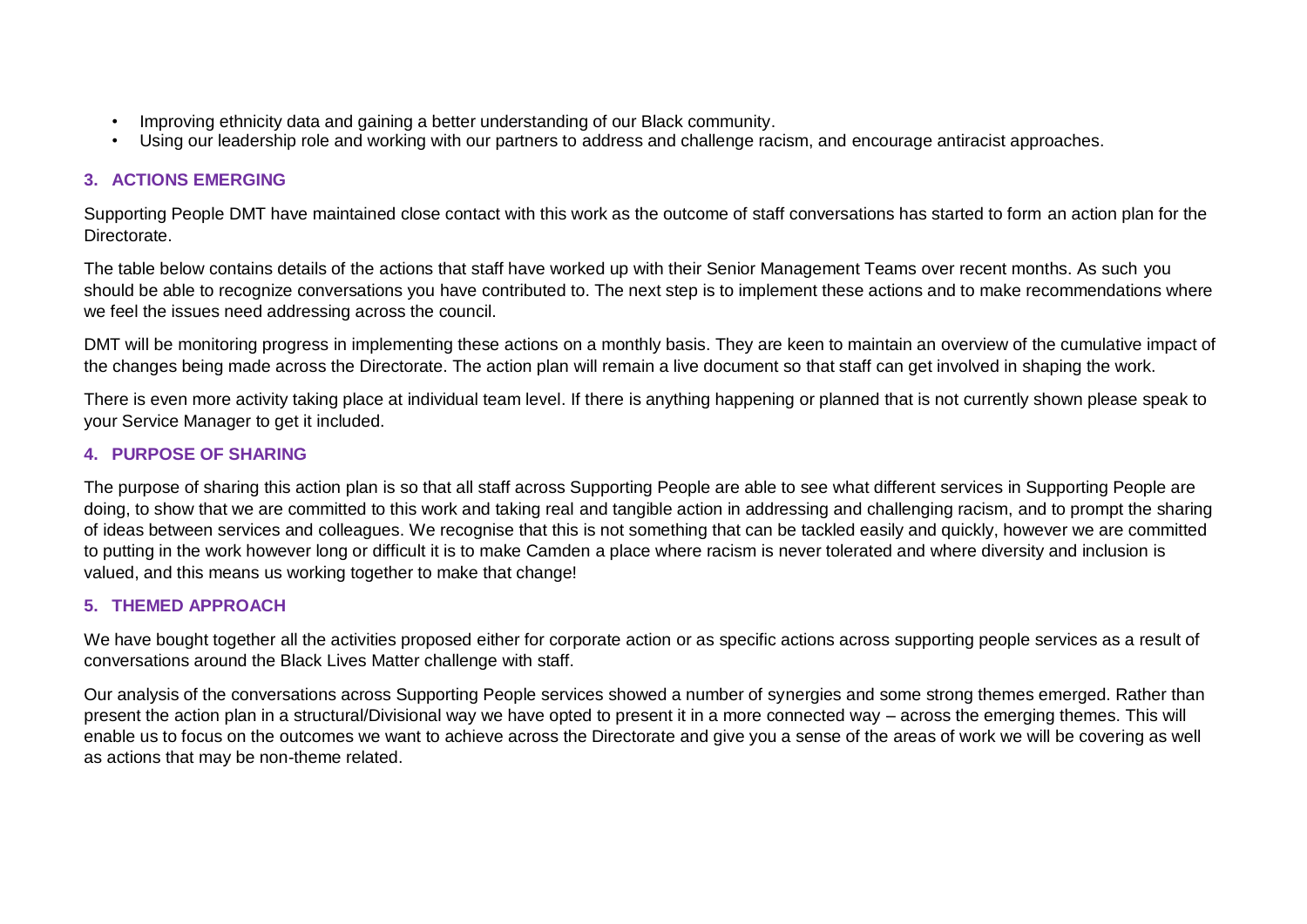If there are any activities you feel are missing then please let your line manager know to get them included. You can click on the theme to jump to the relevant section:

## <span id="page-2-0"></span>**Zero Tolerance to Racism**

**Desired outcome/objective:** Camden is an antiracist organisation through having an antiracist approach where racism is addressed and challenged wherever and whenever it is seen or felt.

| <b>RECOMMENDATIONS</b><br><b>FOR CORPORATE</b><br><b>ACTION</b> | •Address conscious and unconscious bias<br>•Set up an independent process for racial concerns, so that the person complaining isn't fearful or<br>disadvantaged by the process<br>•Put together a public statement about Supporting People's stance on Racism – look into Camden having a<br>Racial Diversity and Inclusion Action Plan with strong leadership commitment from Supporting People.<br>Embed this into our What Matters agenda.<br>• Actively and transparently address racial oppression when it is raised by employees. Have the 'race<br>conversations' with our white colleagues |
|-----------------------------------------------------------------|----------------------------------------------------------------------------------------------------------------------------------------------------------------------------------------------------------------------------------------------------------------------------------------------------------------------------------------------------------------------------------------------------------------------------------------------------------------------------------------------------------------------------------------------------------------------------------------------------|
|                                                                 |                                                                                                                                                                                                                                                                                                                                                                                                                                                                                                                                                                                                    |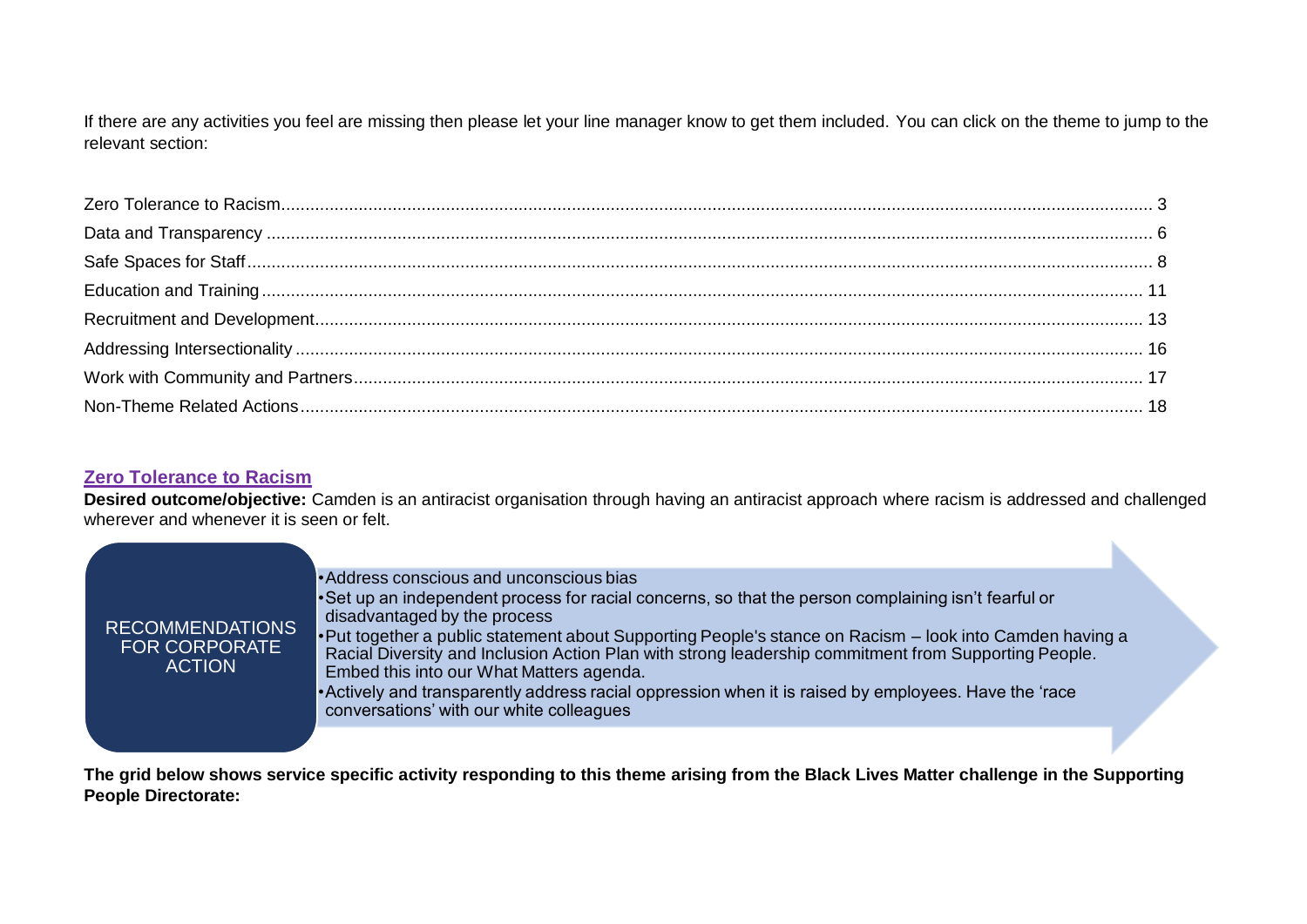| <b>Activity</b>                                                                                                                                                                                                                                                                                                                                                                                             | Lead                                                                                                  | <b>Target Date</b>                                                        | What has been achieved so far?                                                                                                                                                                                                                                                                                                                                |  |  |  |
|-------------------------------------------------------------------------------------------------------------------------------------------------------------------------------------------------------------------------------------------------------------------------------------------------------------------------------------------------------------------------------------------------------------|-------------------------------------------------------------------------------------------------------|---------------------------------------------------------------------------|---------------------------------------------------------------------------------------------------------------------------------------------------------------------------------------------------------------------------------------------------------------------------------------------------------------------------------------------------------------|--|--|--|
| <b>Integrated Commissioning</b>                                                                                                                                                                                                                                                                                                                                                                             |                                                                                                       |                                                                           |                                                                                                                                                                                                                                                                                                                                                               |  |  |  |
| Write to all providers setting out our support for BLM and<br>outlining our expectations of providers                                                                                                                                                                                                                                                                                                       | Integrated<br><b>Commissioning SMT</b>                                                                | <b>Completed June</b><br>2020.                                            |                                                                                                                                                                                                                                                                                                                                                               |  |  |  |
| Every team member to hold a conversation with their providers<br>about how each organisation is addressing BLM issues and<br>ensuring they are taking an anti-racist approach in their<br>services and build regular reviews into monitoring meetings.                                                                                                                                                      | Integrated<br>commissioning SMT                                                                       | December 2020<br>and ongoing.                                             |                                                                                                                                                                                                                                                                                                                                                               |  |  |  |
| Explore with procurement colleagues how we can build a<br>demonstrable commitment to promoting equality and diversity<br>and anti-racist approaches into social value implementation<br>and monitoring.                                                                                                                                                                                                     | Dionne Usherwood /<br><b>Julia Mills</b>                                                              | <b>TBC</b>                                                                |                                                                                                                                                                                                                                                                                                                                                               |  |  |  |
| Link up with any Council-wide independent process for racial<br>concerns, so that the person complaining isn't fearful or<br>disadvantaged by the process - ensuring the team understand<br>who to contact.                                                                                                                                                                                                 | Integrated<br>commissioning SMT                                                                       | <b>TBC</b>                                                                |                                                                                                                                                                                                                                                                                                                                                               |  |  |  |
| Zero Tolerance partnership approach to racist abuse to be<br>delivered by an MOU with providers-<br>Links into corporate work, particularly re the reporting and<br>monitoring of incidents of racist abuse.<br>Our next steps will involve engaging more widely and<br>corporately so that we can think about how to build on this<br>work and apply it more broadly to other protected<br>characteristics | Karen Timperley /<br>Theresa Collier / Debra<br>Holt in conjunction with<br><b>ASC (Andrew Reece)</b> | <b>March 2021</b>                                                         | To support this we have engaged broadly with<br>staff, providers & partners and we have<br>developed:<br>a Memorandum of Understanding for us and<br>our ASC providers (in draft form and out for<br>consultation)<br>practice guidance for our own managers (in<br>progress)<br>reporting processes for our own staff (in draft<br>and out for consultation) |  |  |  |
|                                                                                                                                                                                                                                                                                                                                                                                                             | <b>Children's Safeguarding and Social Work (CSSW)</b>                                                 |                                                                           |                                                                                                                                                                                                                                                                                                                                                               |  |  |  |
| Ensure an independent process for complaints that may<br>include racial concerns, so that the person complaining isn't<br>fearful or disadvantaged by the process. Ensure to work with<br>the complaints service to ensure issues of race are included<br>and actions taken.                                                                                                                                | <b>CSSW SMT and Jim</b><br>Reed                                                                       | Complete during<br>20/21 and include<br>outcomes in the<br>Annual Report. |                                                                                                                                                                                                                                                                                                                                                               |  |  |  |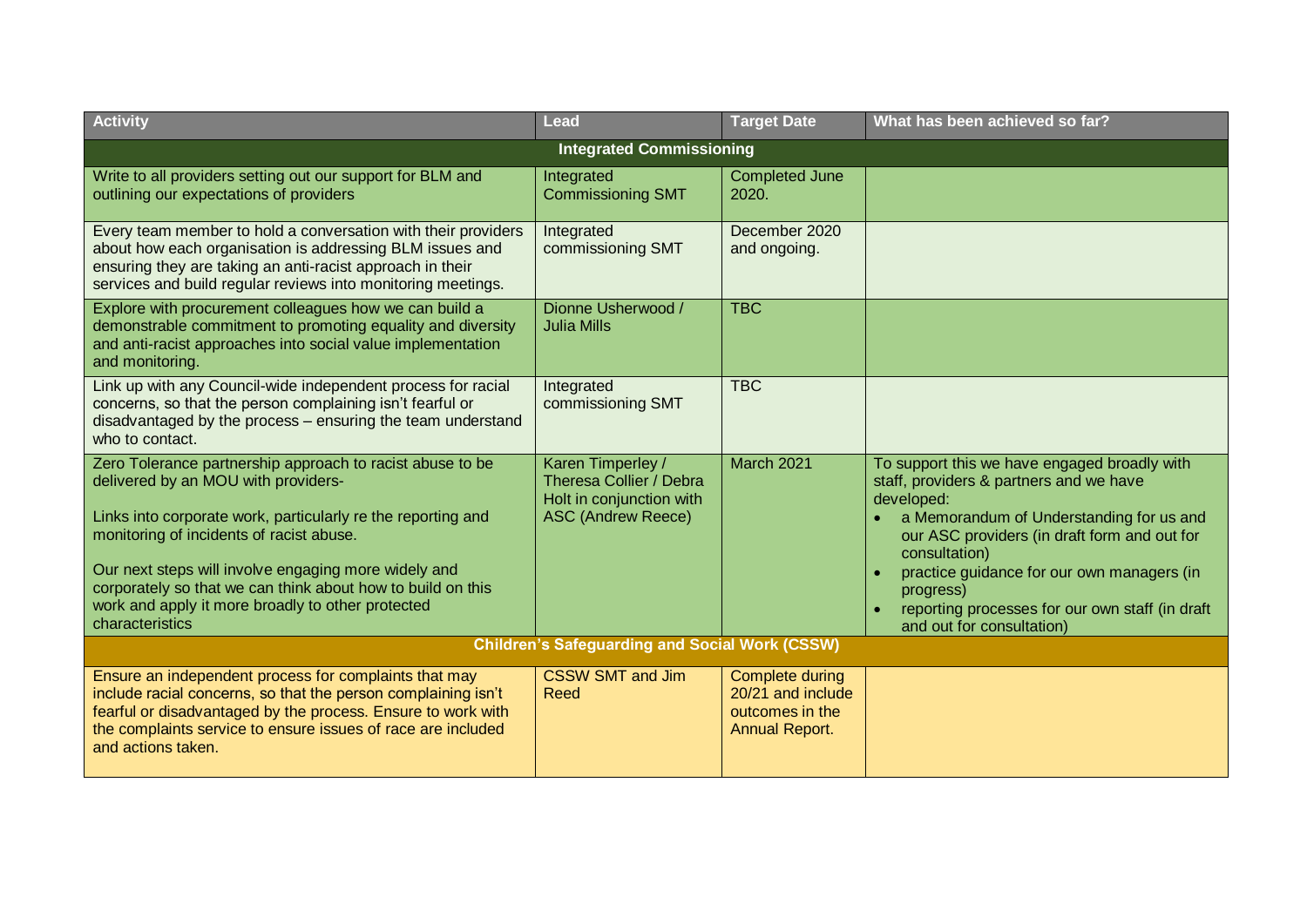| <b>Activity</b>                                                                                                                                                                                                                                                                                                                                                                                     | <b>Lead</b>                                                         | <b>Target Date</b>                                          | What has been achieved so far?                                                                                                                                                                                                                                                   |
|-----------------------------------------------------------------------------------------------------------------------------------------------------------------------------------------------------------------------------------------------------------------------------------------------------------------------------------------------------------------------------------------------------|---------------------------------------------------------------------|-------------------------------------------------------------|----------------------------------------------------------------------------------------------------------------------------------------------------------------------------------------------------------------------------------------------------------------------------------|
| Actively and transparently address racial oppression when it is<br>raised by employees. Have the 'race conversations' with our<br>white colleagues.                                                                                                                                                                                                                                                 | <b>CSSW SMT</b>                                                     |                                                             | A training session was delivered from an<br>$\bullet$<br>officer from LB Croydon on 12/08/2020<br>A whole service meeting took place on<br>5/10/20 where there was discussion about<br>how we talk together about race. This helps<br>us talk to our families with whom we work. |
| Ensuring race is a central part of the Camden Model of Social<br>Work with new posters to ensure we show it as at the heart of                                                                                                                                                                                                                                                                      | Champions group. Chair<br>Sarah Brown.                              | Produced and<br>circulated on 2 <sup>nd</sup>               |                                                                                                                                                                                                                                                                                  |
| what we do.                                                                                                                                                                                                                                                                                                                                                                                         | <b>CSSW</b>                                                         | November 2020                                               |                                                                                                                                                                                                                                                                                  |
|                                                                                                                                                                                                                                                                                                                                                                                                     | <b>Early Intervention and Prevention</b>                            |                                                             |                                                                                                                                                                                                                                                                                  |
| Reviewing the early years offer to ensure services are<br>delivered through the lens of race and identity                                                                                                                                                                                                                                                                                           | Kay Williams, IEYS                                                  | January 2021                                                | Early education curriculum being reviewed -<br>EY Advisers supporting all settings in the<br>borough with advice and training<br>Issues about gender inequality also being<br>considered through 'Lifting Limits' campaign                                                       |
| Re-imagining our Resilient Families Practice model through an<br>Anti-Racist and Anti-Oppressive Lens.<br>This involves reimagining and redesigning our practice model<br>training to be explicit in exploring how it supports anti-racism<br>and anti-oppression. Includes re-designing the training<br>modules. First trial run with Resilient Families training cohort<br>13 started 5 November. | Family Support and<br><b>Complex Families SMT</b>                   | Completed but<br>being evaluated<br>to learn what<br>worked |                                                                                                                                                                                                                                                                                  |
| Tackling Disproportionality in the Youth Justice System<br>Position Statement - Cabinet Report in December 2020<br>committing the council, and all partners to addressing this and<br>implementing the recommendations of the Lammy Report<br>2017.                                                                                                                                                 | <b>Charlotte Matthews</b><br>Kieran Ferdinand<br>Bea Nigolian, IYSS |                                                             |                                                                                                                                                                                                                                                                                  |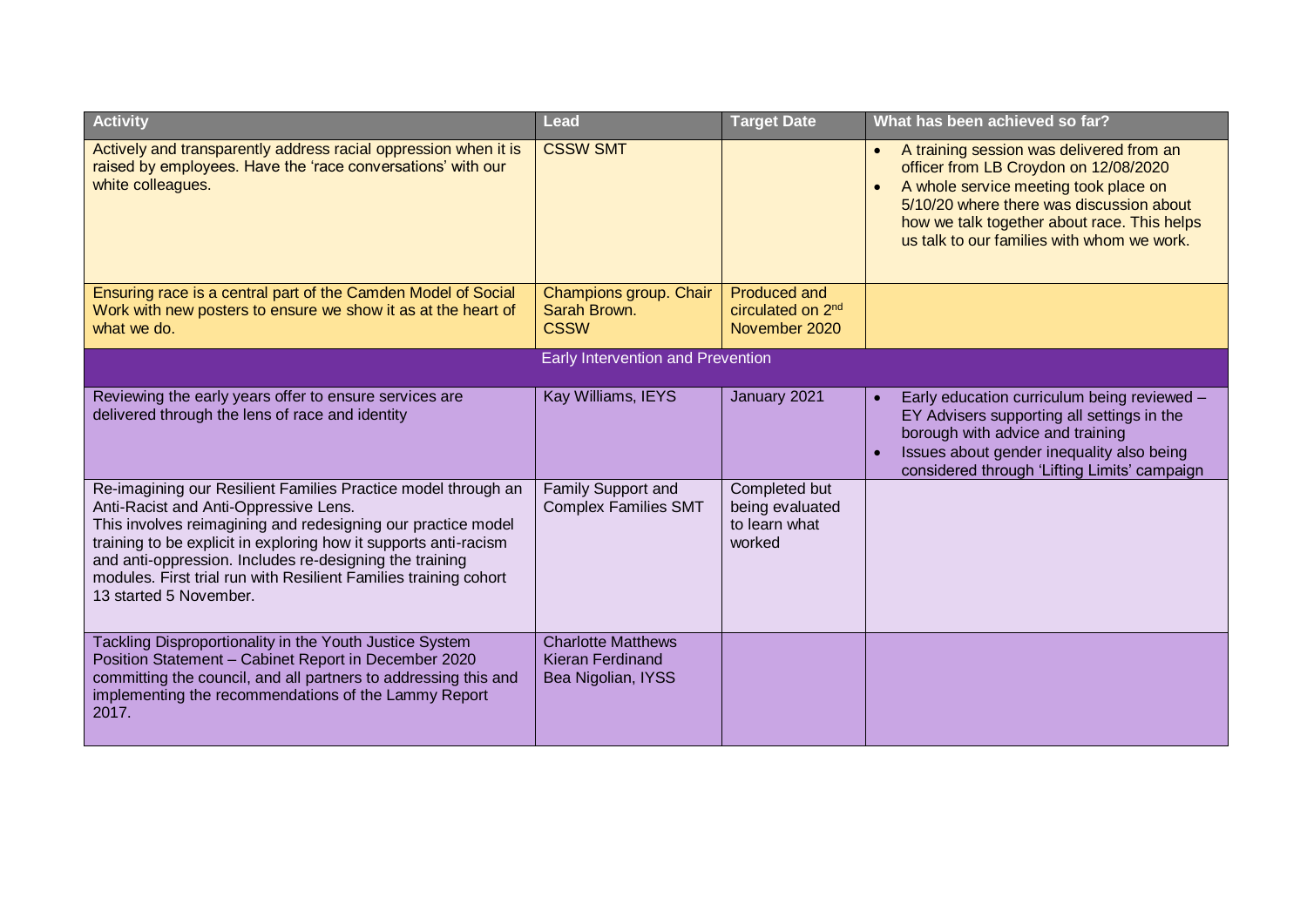# <span id="page-5-0"></span>**Data and Transparency**

**Desired outcome/objective:** Camden is an open and transparent organisation that continues to find new ways of working with data to find and address disproportionate impacts on Black staff.

ĥ.

| <b>RECOMMENDATIONS</b><br><b>FOR CORPORATE</b><br><b>ACTION</b> | •To be clear about how progress with delivering the race equality action plan will be measured - a useful<br>measure would be how satisfied people who had complained about racism or other forms of discrimination<br>were with the outcome<br>• Use workforce data to look at areas where representation from Black, Asian and other Ethnic employees is<br>low<br>•Collect and review diversity data and analysis of pay regularly with a commitment to transparency |  |
|-----------------------------------------------------------------|-------------------------------------------------------------------------------------------------------------------------------------------------------------------------------------------------------------------------------------------------------------------------------------------------------------------------------------------------------------------------------------------------------------------------------------------------------------------------|--|
|                                                                 |                                                                                                                                                                                                                                                                                                                                                                                                                                                                         |  |

| <b>Activity</b>                                                                                                                                                                                                                                                                                                                                                                                                    | Lead                                                  | <b>Target Date</b>                                 | What has been achieved so far? |  |  |
|--------------------------------------------------------------------------------------------------------------------------------------------------------------------------------------------------------------------------------------------------------------------------------------------------------------------------------------------------------------------------------------------------------------------|-------------------------------------------------------|----------------------------------------------------|--------------------------------|--|--|
| <b>Integrated Commissioning</b>                                                                                                                                                                                                                                                                                                                                                                                    |                                                       |                                                    |                                |  |  |
| Every team member to review their commissioning portfolio and<br>ensure they understand the ethnic breakdown of their service<br>users, how that compares to the borough profile and the wider<br>population group (e.g. YP with mental health concerns, CYP<br>with SEND etc.). Identify and support providers to address any<br>differences in how children access services or of the impact of<br>the services. | Integrated<br>Commissioning<br><b>SMT<sub>s</sub></b> | Underway $-$<br>completion by<br><b>March 2021</b> |                                |  |  |
|                                                                                                                                                                                                                                                                                                                                                                                                                    | <b>Camden Learning</b>                                |                                                    |                                |  |  |
| Going forward - Improving ethnicity data and gaining a better<br>understanding of our Black, Asian and other minority<br>communities, shared termly with Heads, improved acuity around<br>CL work/analysis on exclusions data and working with<br>communities to reduce disproportionality.                                                                                                                        | <b>Martin</b><br>Cresswell,<br>Camden<br>Learning     | Ongoing.                                           |                                |  |  |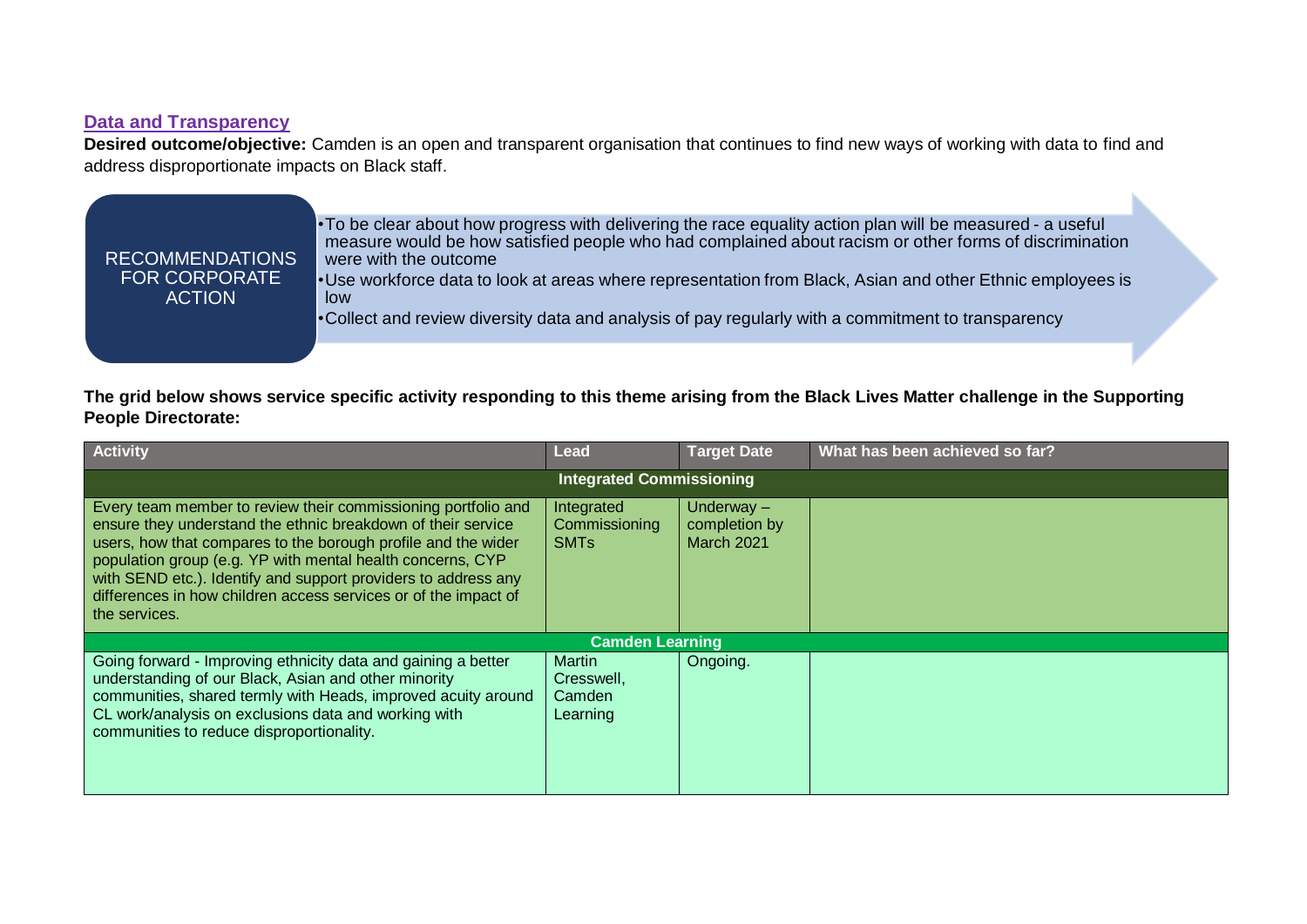| <b>Activity</b>                                                                                                                                                                                                                                                                                                                                                    | Lead                                                 | <b>Target Date</b>                                                                              | What has been achieved so far?                                                                                                                                                                                                                                                                                                                                                                                                                                                                                                                                                                 |
|--------------------------------------------------------------------------------------------------------------------------------------------------------------------------------------------------------------------------------------------------------------------------------------------------------------------------------------------------------------------|------------------------------------------------------|-------------------------------------------------------------------------------------------------|------------------------------------------------------------------------------------------------------------------------------------------------------------------------------------------------------------------------------------------------------------------------------------------------------------------------------------------------------------------------------------------------------------------------------------------------------------------------------------------------------------------------------------------------------------------------------------------------|
|                                                                                                                                                                                                                                                                                                                                                                    | <b>Adult Social Care (ASC)</b>                       |                                                                                                 |                                                                                                                                                                                                                                                                                                                                                                                                                                                                                                                                                                                                |
| Scrutinise our <b>Performance Data</b> for disproportionality and<br>equalities and continue to monitor this, be transparent with<br>findings, and find ways to address them.                                                                                                                                                                                      | Jamie Spencer,<br><b>ASC</b>                         |                                                                                                 | We have scrutinised our Performance Data for<br>disproportionality and equalities this has indicated that:<br>people of non-white ethnic backgrounds supported by<br>ASC appear to achieve disproportionately poorer ASC<br>outcomes than our white residents<br>that we don't collect data about sexuality<br>that our data systems don't allow someone to identify<br>as transgender<br>We have committed to include equalities data in all of our<br>key performance analysis going forwards.<br>We have developed an approach to enable us to collect<br>the full range of equalities data |
|                                                                                                                                                                                                                                                                                                                                                                    | <b>Children's Social Care and Social Work (CSSW)</b> |                                                                                                 |                                                                                                                                                                                                                                                                                                                                                                                                                                                                                                                                                                                                |
| Provide resources that are evidence based and detailed about<br>the communities we work with.<br>Report about ensuring we are the best black corporate<br>parents for our black children was written by Children's Care<br>Provision managers and presented at the Corporate<br>Parenting Board on 5/10/20. An action plan was agreed<br>which will be progressed. | James<br>Owen/Kurt<br>Ferdinand,<br><b>CSSW</b>      | Report<br>completed.<br><b>Action Plan to</b><br>be taken<br>forward over the<br>next 6 months. |                                                                                                                                                                                                                                                                                                                                                                                                                                                                                                                                                                                                |
| Service review of children subject of Child Protection plans to<br>ensure proportionality of those children referred and in receipt of<br>services from social work.                                                                                                                                                                                               | <b>CSSW SMT</b>                                      |                                                                                                 |                                                                                                                                                                                                                                                                                                                                                                                                                                                                                                                                                                                                |
| Review CSSW procurement process/policy. This is a priority for<br>the Race and Equality Task and Finish Group in equality in<br>education for young people. This work can include care<br>placements.                                                                                                                                                              | <b>Sally Joseph</b>                                  |                                                                                                 |                                                                                                                                                                                                                                                                                                                                                                                                                                                                                                                                                                                                |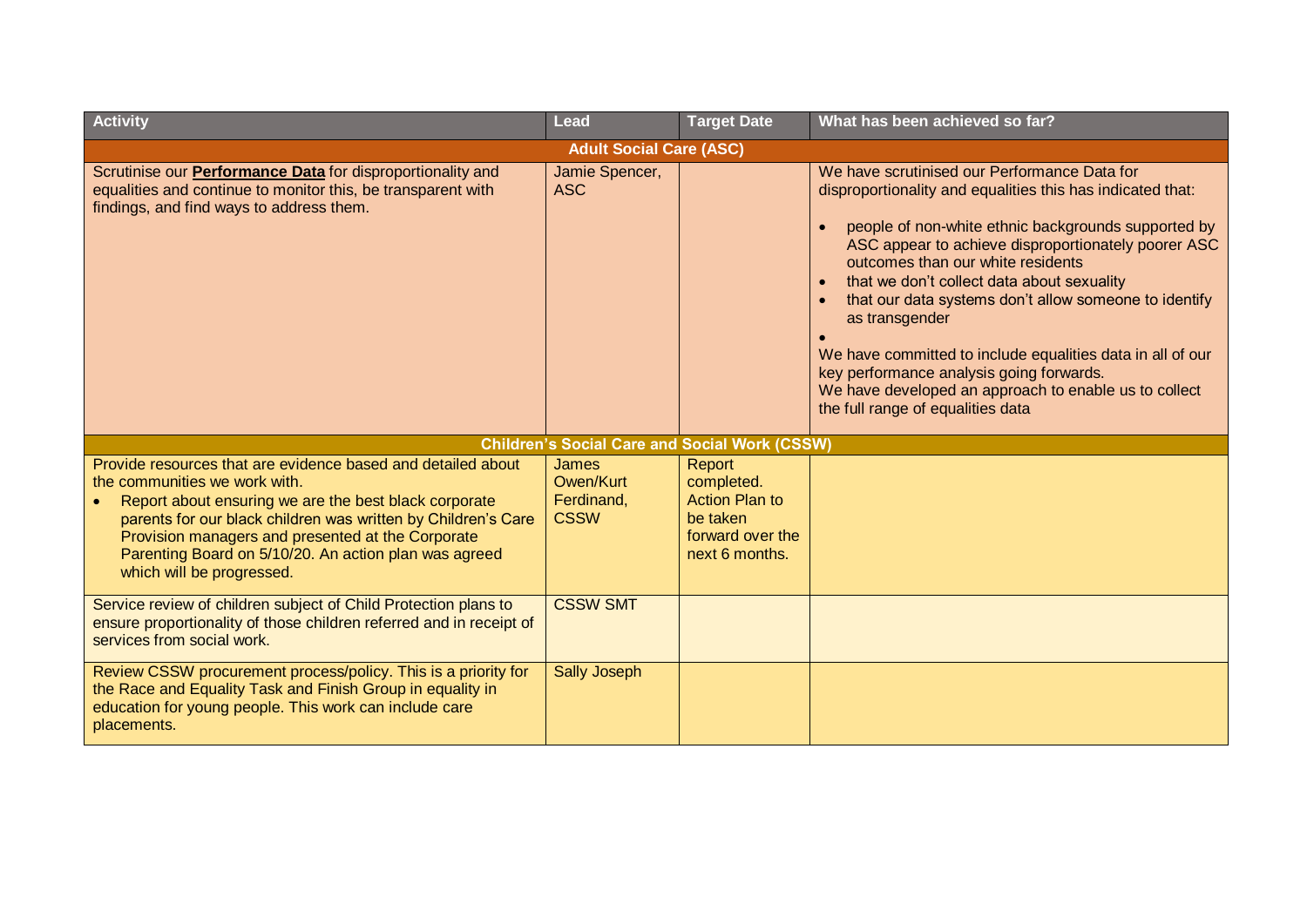| <b>Activity</b>                                                                                                                                                                                                                                                                                                                                                                                                   | Lead                                                                                     | <b>Target Date</b>                     | What has been achieved so far? |
|-------------------------------------------------------------------------------------------------------------------------------------------------------------------------------------------------------------------------------------------------------------------------------------------------------------------------------------------------------------------------------------------------------------------|------------------------------------------------------------------------------------------|----------------------------------------|--------------------------------|
| Hold an open discussion with leadership by having regular<br>updates at DMT and feeding back to the Race and Equality<br><b>Task and Finish Group.</b>                                                                                                                                                                                                                                                            | <b>CSSW SMT</b>                                                                          | Linked to<br>outcomes of the<br>Group. |                                |
|                                                                                                                                                                                                                                                                                                                                                                                                                   | <b>Early Intervention and Prevention</b>                                                 |                                        |                                |
| Exploring Overrepresentation of Racially Marginalised Groups in<br>Early Help Assessment. A quantitative and qualitative project<br>looking at whether racially marginalised groups are<br>overrepresented in family early help assessments, & if yes, why<br>this is. Will use both internal demographic data, external data on<br>socio-economic factors/determinants, & interviews with children<br>& parents. | Becca Dove and<br>Jay Virdee,<br><b>Family Support</b><br>and Complex<br><b>Families</b> | December 2020<br>$-$ March 2021        |                                |
| Our Black Lives Matter Plan and Goals<br>On completion of the above exploration work, the whole service<br>will come together to reflect on what we've learned, make our<br>assessment of where we are and why, and set ourselves<br>SMARTER Black Lives Matter goals for the next 3 years.                                                                                                                       | Becca Dove,<br><b>Family Support</b><br>and Complex<br><b>Families</b>                   | By April 2021                          |                                |

## <span id="page-7-0"></span>**Safe Spaces for Staff**

**Desired outcome/objective:** Camden is a place where staff can feel safe to be their best and most authentic self at work and can have open and honest conversations about race and racism.

| <b>RECOMMENDATIONS</b><br><b>FOR CORPORATE</b><br><b>ACTION</b> | • Working with Comms to share stories across the Directorate with staff telling their own stories on postcards<br>(anonymously or not)<br>• Head to head conversations on race - all of these conversations will be recorded and shared with all staff via<br>essentials and Yammer<br>• Make sure our Black, Asian and other non-white ethnicity team members have safe spaces to talk. All<br>managers to be expected to hold ongoing conversation in their teams. |
|-----------------------------------------------------------------|----------------------------------------------------------------------------------------------------------------------------------------------------------------------------------------------------------------------------------------------------------------------------------------------------------------------------------------------------------------------------------------------------------------------------------------------------------------------|
|                                                                 |                                                                                                                                                                                                                                                                                                                                                                                                                                                                      |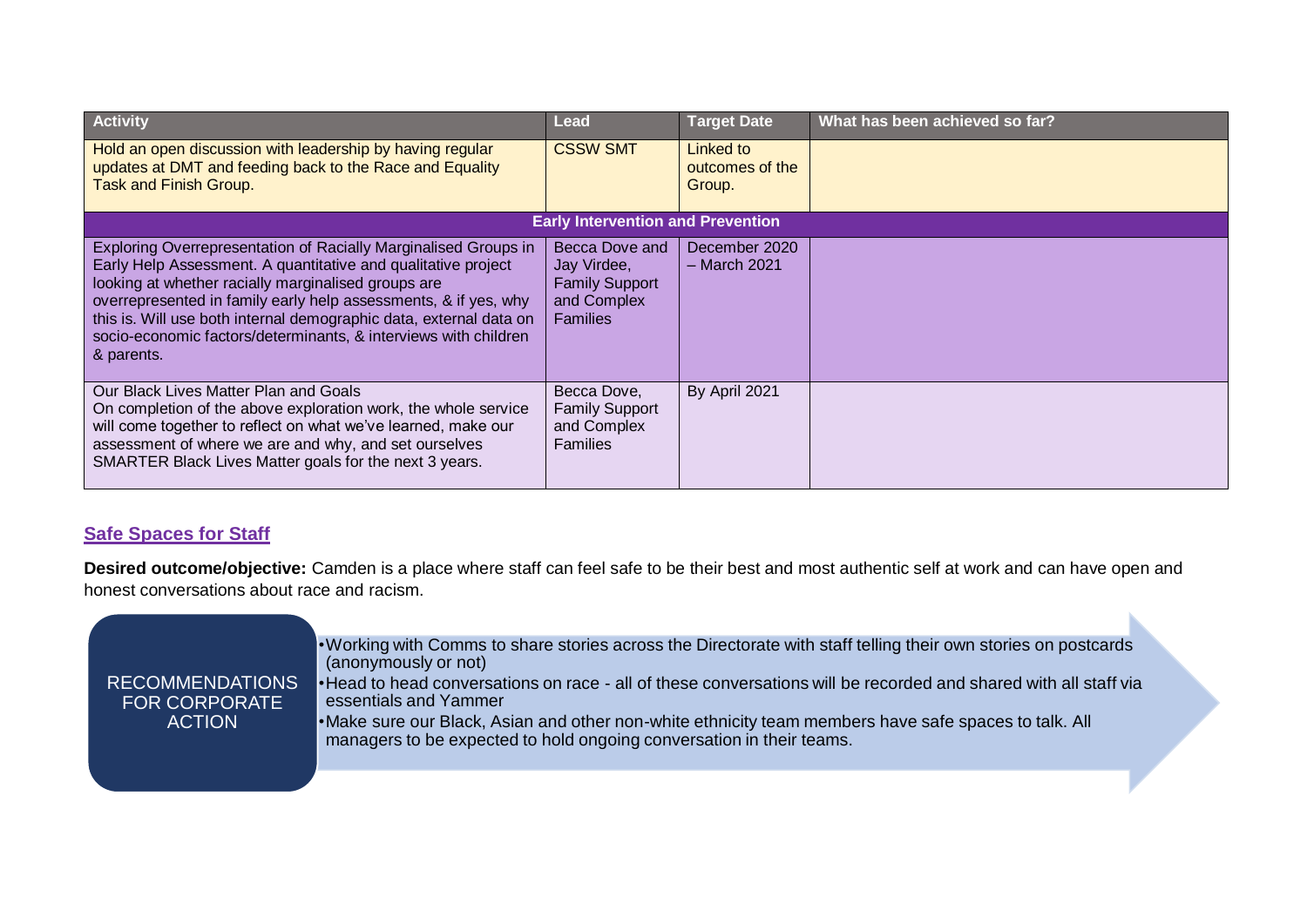| <b>Activity</b>                                                                                                                                                                                                                                                            | <b>Lead</b>                               | <b>Target Date</b>              | What has been achieved so far?                                                                                                                                                                                                                                                                                                                                                                                                                                                                                                                                                                                                                                                                                                                                                                                                                                                                                                                                                                          |
|----------------------------------------------------------------------------------------------------------------------------------------------------------------------------------------------------------------------------------------------------------------------------|-------------------------------------------|---------------------------------|---------------------------------------------------------------------------------------------------------------------------------------------------------------------------------------------------------------------------------------------------------------------------------------------------------------------------------------------------------------------------------------------------------------------------------------------------------------------------------------------------------------------------------------------------------------------------------------------------------------------------------------------------------------------------------------------------------------------------------------------------------------------------------------------------------------------------------------------------------------------------------------------------------------------------------------------------------------------------------------------------------|
|                                                                                                                                                                                                                                                                            |                                           | <b>Integrated Commissioning</b> |                                                                                                                                                                                                                                                                                                                                                                                                                                                                                                                                                                                                                                                                                                                                                                                                                                                                                                                                                                                                         |
| Make sure our Black, Asian and other non-white ethnicity<br>team members have safe spaces to talk. A place where we<br>can log conversations we are having about racism, and that<br>information to be shared with Senior Leaders - we want<br>there to be Action.         | Integrated<br>commissioning<br><b>SMT</b> | Ongoing.                        | The first safe spaces were set up in Children's commissioning,<br>this has now been extended to wider commissioning and across<br>the CCG.                                                                                                                                                                                                                                                                                                                                                                                                                                                                                                                                                                                                                                                                                                                                                                                                                                                              |
| Provide regular discussion space for the wider team to reflect<br>on the anonymised cross-Council/CCG findings from Safe<br>Space meetings, other CCG and Council-wide feedback,<br>presentations and learning opportunities to shape anti-racist<br>practice in the team. | Integrated<br>commissioning<br><b>SMT</b> | Ongoing.                        | Regular conversations held in weekly team meetings, covering<br>Council and CCG wide initiatives as well as team actions                                                                                                                                                                                                                                                                                                                                                                                                                                                                                                                                                                                                                                                                                                                                                                                                                                                                                |
|                                                                                                                                                                                                                                                                            |                                           | <b>Adult Social Care (ASC)</b>  |                                                                                                                                                                                                                                                                                                                                                                                                                                                                                                                                                                                                                                                                                                                                                                                                                                                                                                                                                                                                         |
| Having conversations and talking to each other about race<br>and racism.                                                                                                                                                                                                   | <b>ASC SMT</b>                            |                                 | We have sought out, facilitated and joined conversations with<br>colleagues about racism, ethnicity & oppression over the last 5<br>months. This has included email communications, team<br>meetings, supervision, whole service discussions, 121s, peer to<br>peer conversations.<br>We have learnt lots but have also relied heavily on small<br>numbers of staff and raised expectations.<br>We have learned that:<br>people's responses to this have been very personal & varied<br>- fearful, sceptical, hopeful, angry, energised, exhausted,<br>traumatised, motivated, unmotivated, worried<br>we need to communicate continuously and in varied ways<br>about the work we're doing<br>We need to recognise the traumatic impact of racism and<br>support people's wellbeing and mental health.<br>Everything we do at work, every day, presents us with an<br>opportunity to reduce structural inequalities and we need to<br>be much targeted & explicit about how we are going to do<br>this |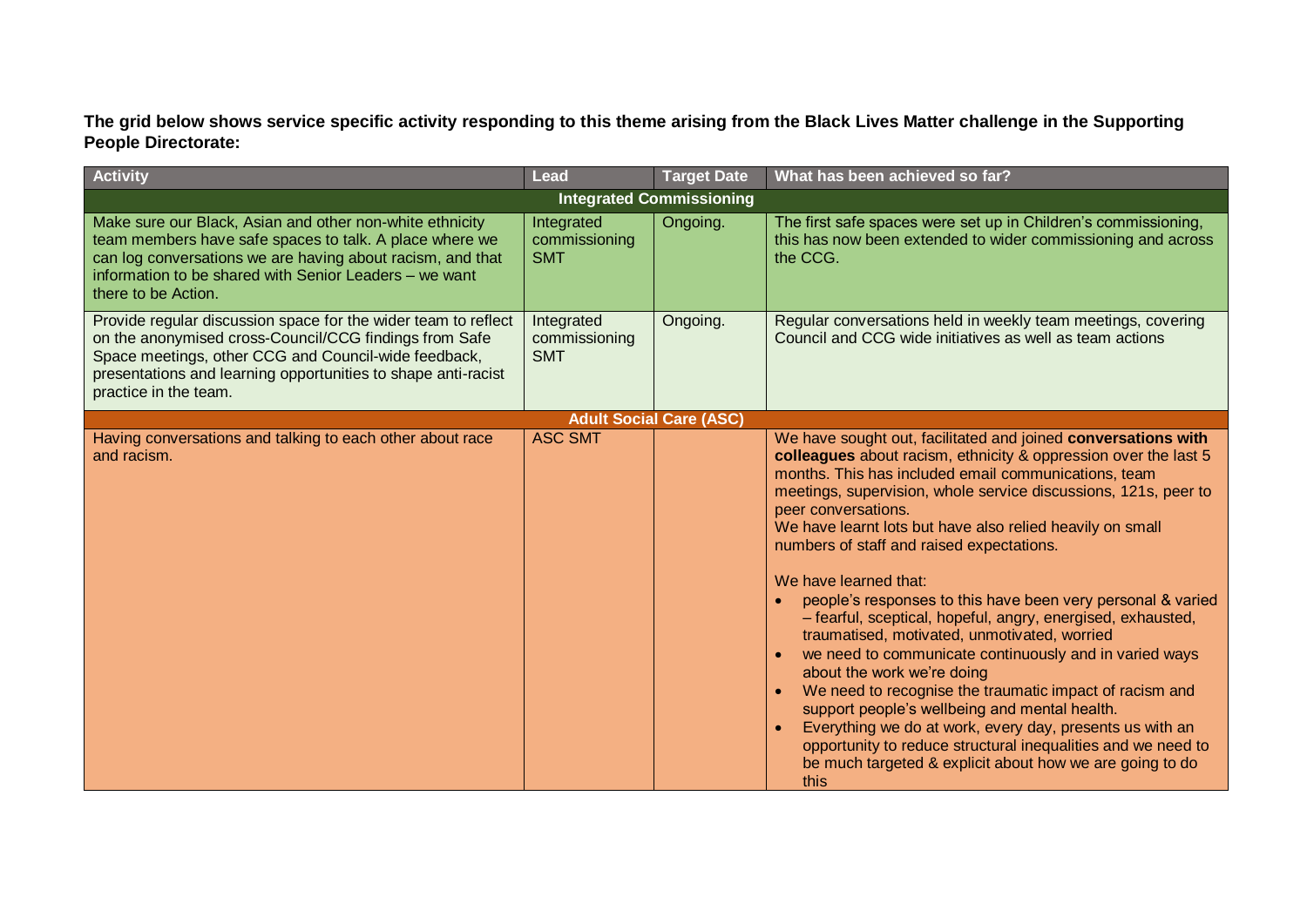| <b>Activity</b>                                                                                                                                                                                                                                                                                                                                                                                                    | Lead                                                                   | <b>Target Date</b>                     | What has been achieved so far?                                                                                                                                                                                                                                                    |
|--------------------------------------------------------------------------------------------------------------------------------------------------------------------------------------------------------------------------------------------------------------------------------------------------------------------------------------------------------------------------------------------------------------------|------------------------------------------------------------------------|----------------------------------------|-----------------------------------------------------------------------------------------------------------------------------------------------------------------------------------------------------------------------------------------------------------------------------------|
|                                                                                                                                                                                                                                                                                                                                                                                                                    |                                                                        |                                        | We need to consider identity much more in our "What<br>Matters" practice model – we need to shift it from being<br>'colour blind' to being actively anti- oppressive. How can we<br>talk about 'what matters' to people when we're not talking<br>with them about their identity? |
| We are convening a Thinking Group in ASC to develop<br>reflective and learning spaces so that we can continue<br>anti-racism conversations with all staff. This will begin with a<br>fortnightly programme of 'open houses' which all staff will be<br>invited to and which will be led by different speakers who will<br>take us through these conversations. We are hopeful that this<br>will begin in December. | Shabnam<br>Ahmed,<br><b>ASC</b>                                        | <b>TBC</b>                             |                                                                                                                                                                                                                                                                                   |
|                                                                                                                                                                                                                                                                                                                                                                                                                    | <b>Early Intervention and Prevention</b>                               |                                        |                                                                                                                                                                                                                                                                                   |
| Review current teams (IEYS)<br>Improve cultural awareness across the service by;<br>developing approaches across locality based services that<br>encourages teams to share cultural experiences and<br>knowledge by mixing teams and reducing silos, increasing<br>awareness of cultural differences and empowering staff to<br>constructively challenge management and contribute to<br>decision making.          | Debbie Adams<br>& Management<br>team, IEYS                             | <b>July 2021</b>                       |                                                                                                                                                                                                                                                                                   |
| Invite and train volunteers to host a series of open<br>conversations with groups of staff in the service which will<br>inform an action plan based on lived experience.                                                                                                                                                                                                                                           | Elizabeth<br>Andrew / Emma<br>Bown,<br><b>IEYS</b>                     | April 2021                             |                                                                                                                                                                                                                                                                                   |
| Seeing White Podcast Club - offers a space for staff to listen<br>to episodes of internationally acclaimed podcast exploring<br>whiteness and how race was constructed, and critically<br>reflect together on what they learned. 14 weeks, 1 episode<br>per week.                                                                                                                                                  | Becca Dove,<br><b>Family Support</b><br>and Complex<br><b>Families</b> | Ongoing.<br>Ends $2^{nd}$<br>December. |                                                                                                                                                                                                                                                                                   |
| <b>Black Lives Matter Imagination Workshop</b><br>A 90 minute workshop designed to create space to imagine<br>and articulate a preferred future if all our Black Lives Matter                                                                                                                                                                                                                                      | Becca Dove,<br><b>Family Support</b>                                   | First 2<br>workshops<br>completed,     | First 2 workshops completed.                                                                                                                                                                                                                                                      |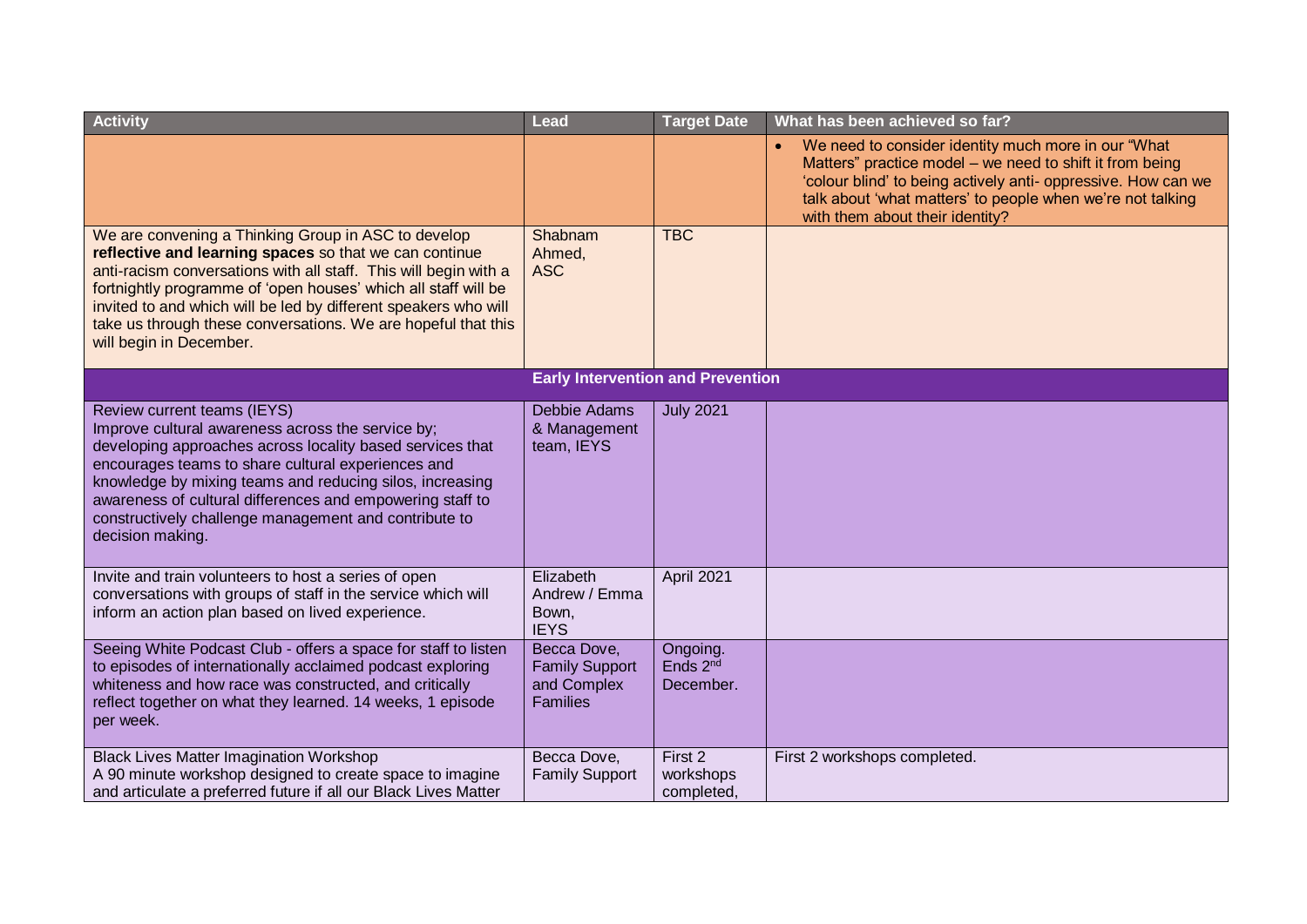| <b>Activity</b>                                                                                                                                                                                                                                                                    | Lead                           |                                                                               | Target Date What has been achieved so far? |
|------------------------------------------------------------------------------------------------------------------------------------------------------------------------------------------------------------------------------------------------------------------------------------|--------------------------------|-------------------------------------------------------------------------------|--------------------------------------------|
| work was done. Uses Long Time Project tools to help create<br>an emotional connection to the future and to help create our<br>goals for our Black Lives Matter work (e.g. because we have<br>articulated what we want to feel different/behave<br>differently/operate differently) | and Complex<br><b>Families</b> | will be made<br>available to<br>all staff<br>during<br>December -<br>February |                                            |

## <span id="page-10-0"></span>**Education and Training**

**Desired outcome/objective:** Camden is a place where we continue to educate ourselves on race and racism in order to be active allies and adopt anti-racist approaches.

> •Training and staff development in equalities and addressing racism •Organisational commitment not to use the acronym 'BAME' •Trial facilitator led workshops for all staff to address anti-racism, diversity and inclusivity, unconscious bias

FOR CORPORATE ACTION

RECOMMENDATIONS

and micro-aggressions

| <b>Activity</b>                                                                                                                                                                                                                         | <b>Lead</b>                                | <b>Target Date</b> | What has been achieved so far? |
|-----------------------------------------------------------------------------------------------------------------------------------------------------------------------------------------------------------------------------------------|--------------------------------------------|--------------------|--------------------------------|
|                                                                                                                                                                                                                                         | <b>Integrated Commissioning</b>            |                    |                                |
| Identify available learning and development support for staff<br>to address anti-racism, diversity and inclusivity, unconscious<br>bias and micro-aggressions. Ensure all team members are<br>participating in relevant L&D activities. | Integrated<br>commissioning<br><b>SMT</b>  | Ongoing            |                                |
| Working with the CCG on their anti-racism messaging and<br>training                                                                                                                                                                     | Dionne Usherwood<br>and Sandra<br>Soteriou | Ongoing            |                                |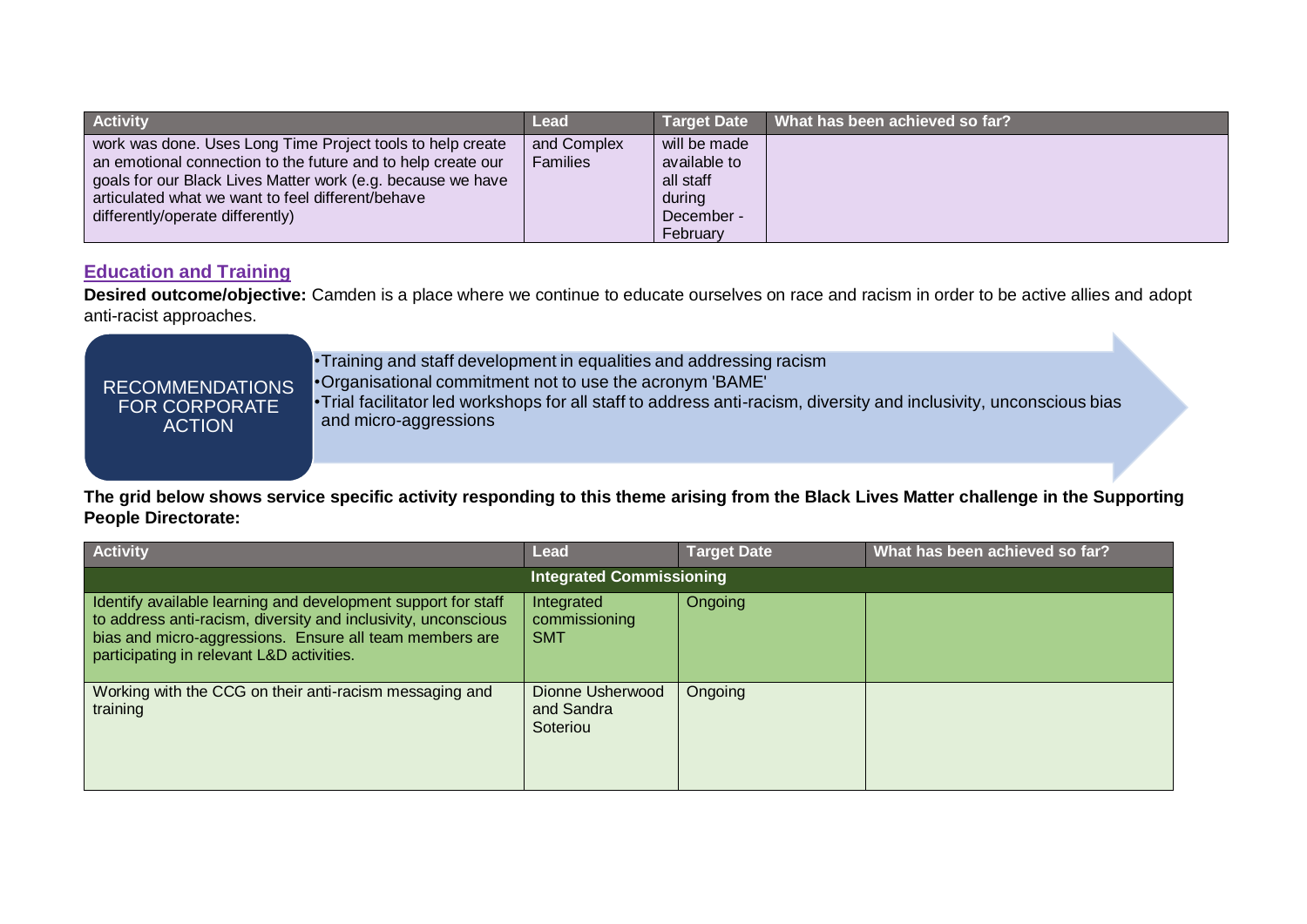| <b>Activity</b>                                                                                                                                                                                                                                                | <b>Lead</b>                                                  | <b>Target Date</b>                                                                                                                                         | What has been achieved so far?                                                                                                                                                                                                                                                                                                                                                                                                                                                                                                                         |  |  |
|----------------------------------------------------------------------------------------------------------------------------------------------------------------------------------------------------------------------------------------------------------------|--------------------------------------------------------------|------------------------------------------------------------------------------------------------------------------------------------------------------------|--------------------------------------------------------------------------------------------------------------------------------------------------------------------------------------------------------------------------------------------------------------------------------------------------------------------------------------------------------------------------------------------------------------------------------------------------------------------------------------------------------------------------------------------------------|--|--|
|                                                                                                                                                                                                                                                                | <b>Camden Learning</b>                                       |                                                                                                                                                            |                                                                                                                                                                                                                                                                                                                                                                                                                                                                                                                                                        |  |  |
| NQT training-with Shelina Patel-Reflective questions, role<br>modelling visibility and racial literacy                                                                                                                                                         | Jon Abbey                                                    |                                                                                                                                                            |                                                                                                                                                                                                                                                                                                                                                                                                                                                                                                                                                        |  |  |
| Camden Learning team training three sessions Equalities<br>training-looking and understanding legislation                                                                                                                                                      | Jon Abbey<br><b>Christine Gilbert</b>                        |                                                                                                                                                            |                                                                                                                                                                                                                                                                                                                                                                                                                                                                                                                                                        |  |  |
| Training and updates on BLM in SENDCO forum and HWB<br>covered with Mental Health leads.<br>Training session Equalities and Diversity for Governors now<br>part of the schedule.                                                                               | <b>Helen McNulty</b>                                         |                                                                                                                                                            | Camden Learning has finished delivering<br><b>Equalities Training to Ealing Governors.</b>                                                                                                                                                                                                                                                                                                                                                                                                                                                             |  |  |
|                                                                                                                                                                                                                                                                | <b>Adult Social Care (ASC)</b>                               |                                                                                                                                                            |                                                                                                                                                                                                                                                                                                                                                                                                                                                                                                                                                        |  |  |
| Anti-racism training.                                                                                                                                                                                                                                          | <b>ASC SMT</b>                                               | Ongoing.                                                                                                                                                   | SMT have taken part in an Anti-Racism<br>Training programme, run over 3 sessions<br>by Dr Muna Abdi.                                                                                                                                                                                                                                                                                                                                                                                                                                                   |  |  |
| <b>Children's Social Care and Social Work</b>                                                                                                                                                                                                                  |                                                              |                                                                                                                                                            |                                                                                                                                                                                                                                                                                                                                                                                                                                                                                                                                                        |  |  |
| Training or staff development recommended by colleagues<br>Looking at disproportionality - robust focus on<br>themselves and what disproportionality of the care<br>system looks like with detailed analysis of the care<br>population and what this tells us. | <b>CSSW</b>                                                  | Practice week w/b 16 <sup>th</sup><br>November to focus on if<br>our practice is now<br>showing more<br>awareness of race in our<br>child protection work. | Anti-racism session held with external<br>$\bullet$<br>trainer which will be aligned with<br>training for ASC social workers.<br>Actively and transparently address<br>racial oppression when it is raised by<br>employees and our residents. Have<br>'race conversations' with white<br>colleagues.<br>The Camden Model of Social Work<br>Champions group. Chair Sarah Brown<br>led service meeting on 5/10/20.<br>Service meeting held, looking at how<br>as professionals we talk about race<br>together and how we talk to families<br>about this. |  |  |
| <b>Early Intervention and Prevention</b>                                                                                                                                                                                                                       |                                                              |                                                                                                                                                            |                                                                                                                                                                                                                                                                                                                                                                                                                                                                                                                                                        |  |  |
| Black Lives Matter Resource Repository - A new resource<br>launched in FSCF last week, this is a supplement to our work<br>on anti-racist and anti-oppressive practice. Whilst designed<br>with family work in mind, much of the content is relevant to a      | Becca Dove,<br>Family Support and<br><b>Complex Families</b> | Completed but ongoing<br>as more people submit<br>material.                                                                                                |                                                                                                                                                                                                                                                                                                                                                                                                                                                                                                                                                        |  |  |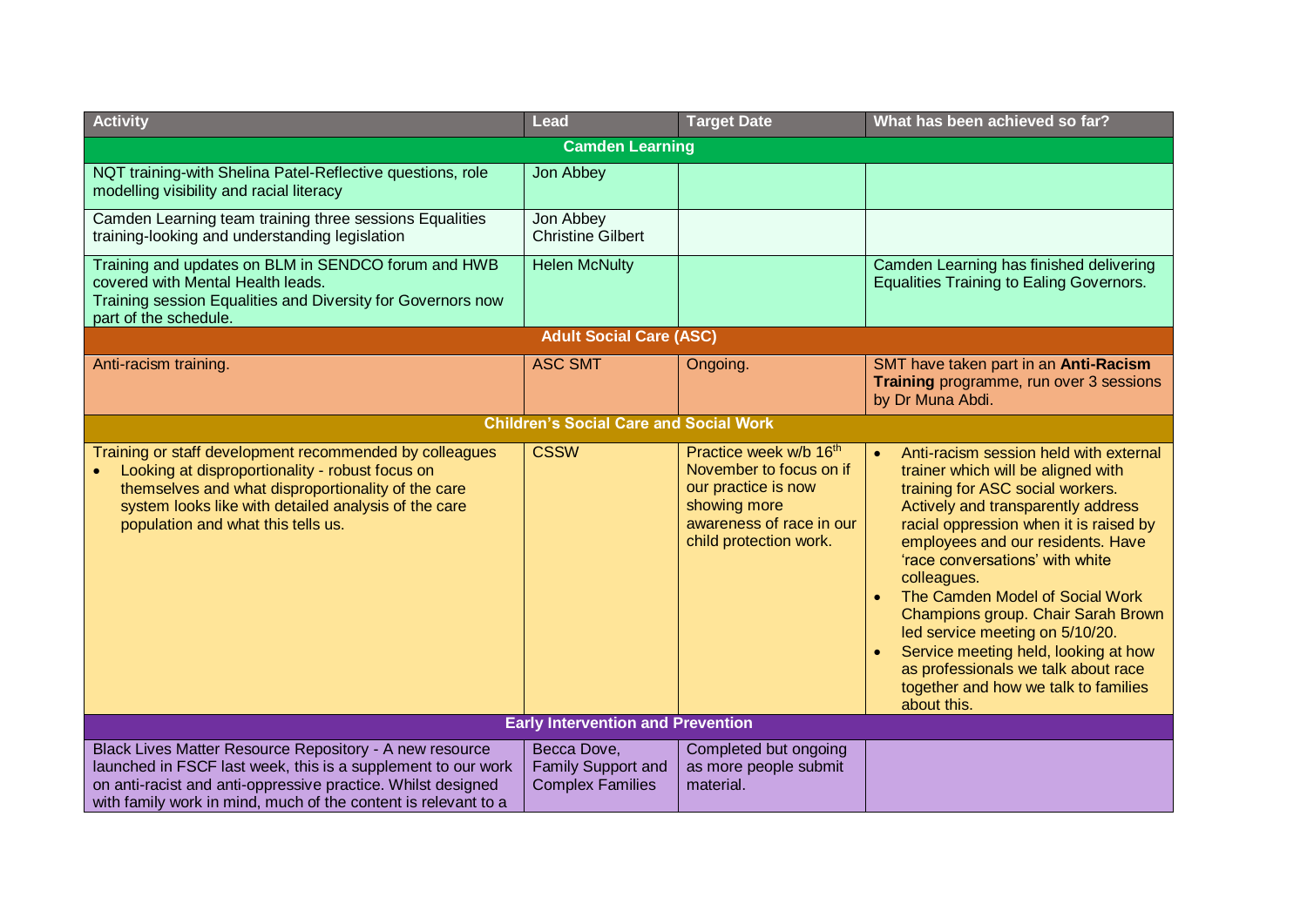| <b>Activity</b>                                                                                                                                                                                                                                                                                                                                                                                 | <b>Lead</b>                                                     | <b>Target Date</b>                     | What has been achieved so far? |
|-------------------------------------------------------------------------------------------------------------------------------------------------------------------------------------------------------------------------------------------------------------------------------------------------------------------------------------------------------------------------------------------------|-----------------------------------------------------------------|----------------------------------------|--------------------------------|
| wide audience, and may be of interest. An open-access,<br>crowd-sourced project that anyone can submit material to.<br>Designed to spark conversation, reflection and action. Link<br>below:<br>https://ascpractice.camden.gov.uk/early-help-guide/family-<br>early-help-covid-guidebook/black-lives-matter-resource-<br>repository/                                                            |                                                                 |                                        |                                |
| <b>Frontline Practitioners Group</b><br>3 workshops led by frontline practitioners and attended by<br>frontline practitioners to explore anti-racism and anti-<br>oppression in our own practice, in our teams and systems,<br>and in our partnership spaces and networks. Will make<br>recommendations for what needs to change/improve (see<br>last point on making a plan and setting goals) | Adele Coleman,<br>Family Support and<br><b>Complex Families</b> | Starts 17 November to<br>February 2021 |                                |
| YOS - BLM Monthly meetings, focussing on cultural<br>competencies, training and engagement with young people<br>and families                                                                                                                                                                                                                                                                    | <b>Charlotte Matthews</b>                                       |                                        |                                |

# <span id="page-12-0"></span>**Recruitment and Development**

**Desired outcome/objective:** Camden is a place where Black staff are given equal opportunities to succeed and where there is representation of Black staff on all levels.

| <b>RECOMMENDATIONS</b><br><b>FOR CORPORATE</b><br><b>ACTION</b> | •Commitment to hiring a more diverse workforce - reviewing Camden's recruitment process and working<br>with our partners about how we can directly encourage more applicants from Black, Asian and other<br>marginalised groups<br>. Explore rolling out anonymized recruitment across the organisation.<br>•Organisational commitment to diverse interview panels as a requirement.<br>• All staff should have regular 1:1s and career development discussions with an opportunity to discuss<br>career aspirations and transferable skills. Managers to be trained in holding these discussions. |
|-----------------------------------------------------------------|----------------------------------------------------------------------------------------------------------------------------------------------------------------------------------------------------------------------------------------------------------------------------------------------------------------------------------------------------------------------------------------------------------------------------------------------------------------------------------------------------------------------------------------------------------------------------------------------------|
|                                                                 | •Commitment to increasing the number of Black employees in the next 6 - 12 months                                                                                                                                                                                                                                                                                                                                                                                                                                                                                                                  |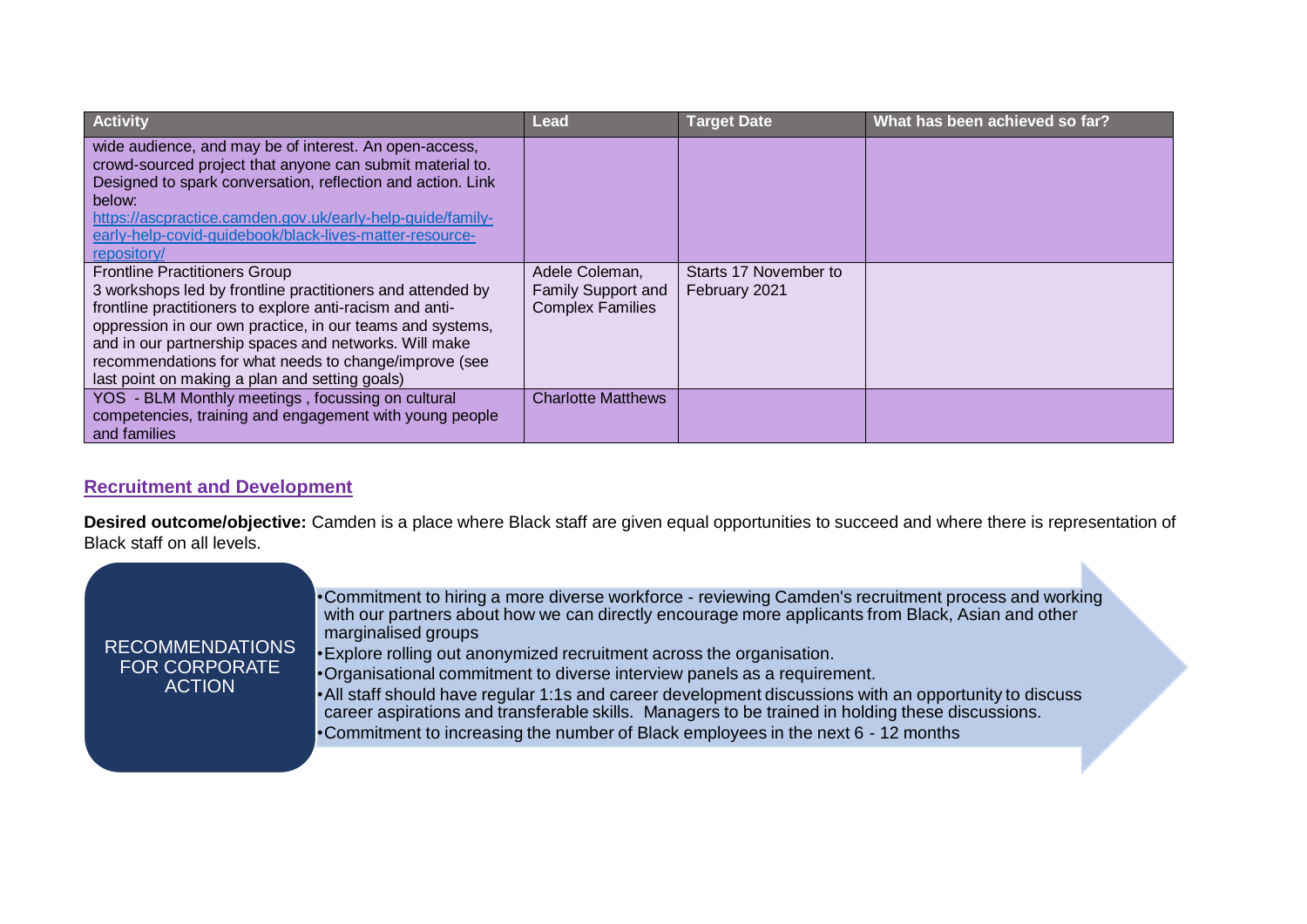| <b>Activity</b>                                                                                                                                                                                       | <b>Lead</b>                           | <b>Target Date</b> | What has been achieved so far?                                                                                                                                                                                                                                                                                                                                                                                                                                                                                                                                                                                                                                                                                                                                                                                                                                                                                                                              |  |  |
|-------------------------------------------------------------------------------------------------------------------------------------------------------------------------------------------------------|---------------------------------------|--------------------|-------------------------------------------------------------------------------------------------------------------------------------------------------------------------------------------------------------------------------------------------------------------------------------------------------------------------------------------------------------------------------------------------------------------------------------------------------------------------------------------------------------------------------------------------------------------------------------------------------------------------------------------------------------------------------------------------------------------------------------------------------------------------------------------------------------------------------------------------------------------------------------------------------------------------------------------------------------|--|--|
| <b>Camden Learning</b>                                                                                                                                                                                |                                       |                    |                                                                                                                                                                                                                                                                                                                                                                                                                                                                                                                                                                                                                                                                                                                                                                                                                                                                                                                                                             |  |  |
| Camden Learning Board-commissioning an exercise to<br>recruit broader diverse, representation<br>School led Improvement Group revised membership and<br>have recruited wider community representation | Jon Abbey<br><b>Christine Gilbert</b> |                    |                                                                                                                                                                                                                                                                                                                                                                                                                                                                                                                                                                                                                                                                                                                                                                                                                                                                                                                                                             |  |  |
|                                                                                                                                                                                                       | <b>Adult Social Care (ASC)</b>        |                    |                                                                                                                                                                                                                                                                                                                                                                                                                                                                                                                                                                                                                                                                                                                                                                                                                                                                                                                                                             |  |  |
| Looking at how we address racial inequalities as an employer<br>and create a more diverse workforce among all levels.                                                                                 | <b>Jess McGregor</b><br><b>ASC</b>    |                    | We have considered our role as an<br>employer, and scrutinised our HR data<br>and this has confirmed that:<br>Our organisational hierarchy &<br>$\bullet$<br>structure are less diverse the more<br>senior they become<br>Our most senior staff, and therefore<br>our white staff, are more likely to<br>receive performance related pay<br>We don't have good enough<br>$\bullet$<br>information about all of our staff with<br>protected characteristics due to very<br>low levels of reporting<br>We have applied to the Dep't of Health &<br>Social Care (DHSC) to pilot the WRES<br>(Workforce Race Equalities Standards)<br>which is the tool that the NHS has been<br>using over the past 3 years to drive<br>forward change in relation to its role as an<br>employer. This has led to significant<br>reductions in anti-discriminatory practices<br>in the NHS and a more diverse senior<br>workforce although there is still a long<br>way to go. |  |  |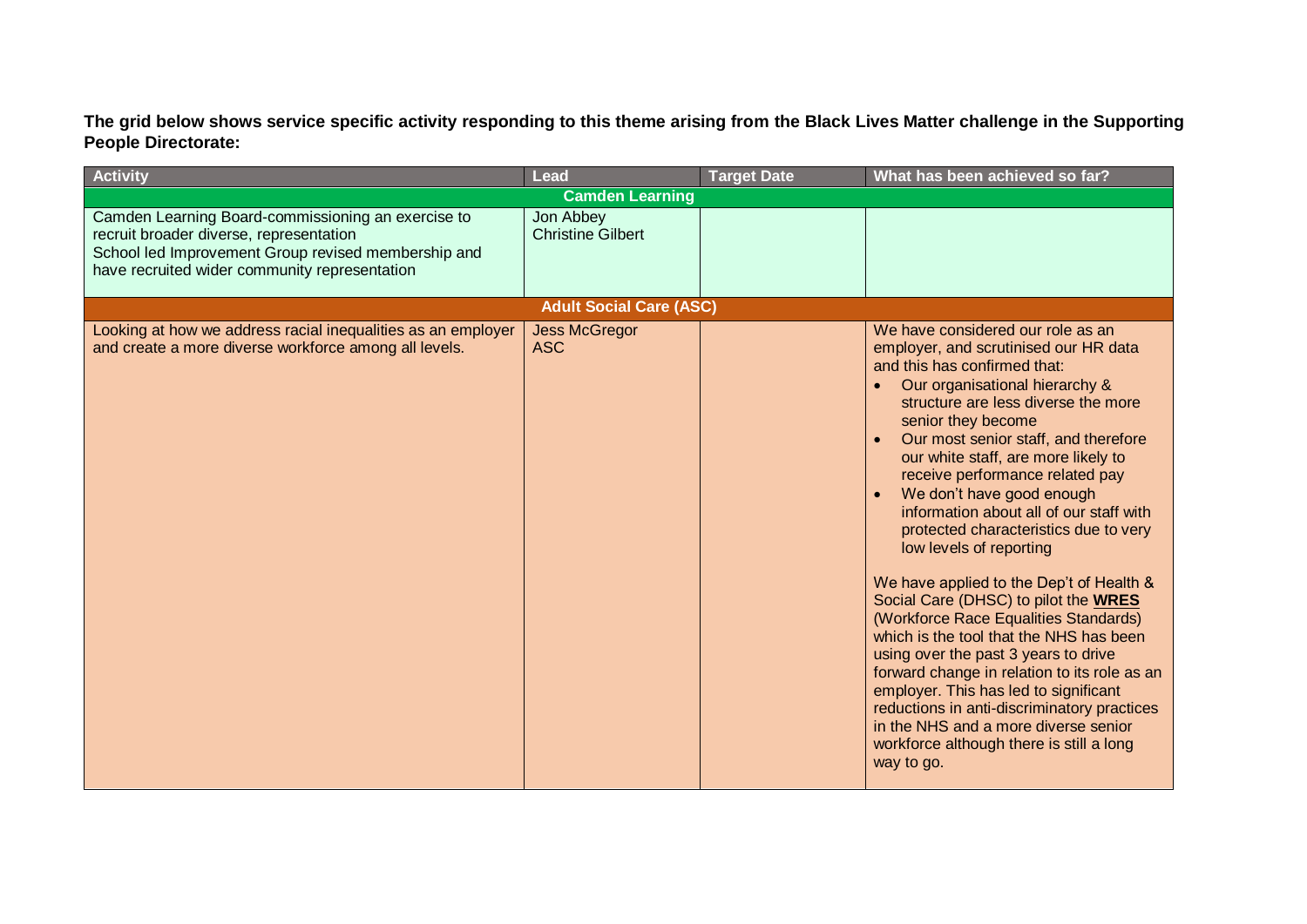| <b>Activity</b>                                                                                                                                                                                                                                                                                                                                                                                                                                   | <b>Lead</b>                                       | <b>Target Date</b> | What has been achieved so far? |
|---------------------------------------------------------------------------------------------------------------------------------------------------------------------------------------------------------------------------------------------------------------------------------------------------------------------------------------------------------------------------------------------------------------------------------------------------|---------------------------------------------------|--------------------|--------------------------------|
|                                                                                                                                                                                                                                                                                                                                                                                                                                                   | <b>Early Intervention and Prevention</b>          |                    |                                |
| Improve personal development and progression opportunities<br>for Black, Asian and Other ethnic staff by; enabling more<br>meaningful conversations about where people see<br>themselves in performance review and providing effective<br>organisational support including sharing opportunities such<br>as apprenticeships (management level) and secondments,<br>frontline staff will be invited to senior management meetings<br>periodically. | <b>IEYS SMT</b>                                   | <b>July 2021</b>   |                                |
| Further develop Parent Champions volunteering programme<br>to enable more volunteers to move to paid employment in the<br>service (volunteers are from a wide range of ethnic<br>backgrounds)                                                                                                                                                                                                                                                     | Sophie Jobbings, IEYS                             | On-going           |                                |
| Meaningful mentoring schemes/ creative ways to include and<br>promote exposure/shadowing opportunities/experience in<br>other services<br>Review the whole of the Sponsorship and Mentoring<br>$\bullet$<br>Scheme. We are looking at whether we can develop<br>an ILM - provision for sponsorees. Resources being<br>developed (still in discussion)<br>Active Bystander/Allyship training (3 sessions have been<br>piloted)                     | Elizabeth Andrew,<br><b>IEYS</b><br>HR / OD teams | January 2021       |                                |
| Health Visiting Integration - recruitment drive targeting high<br>quality candidates from diverse backgrounds.                                                                                                                                                                                                                                                                                                                                    | Jane Hutcheson, IEYS                              | January 2021       |                                |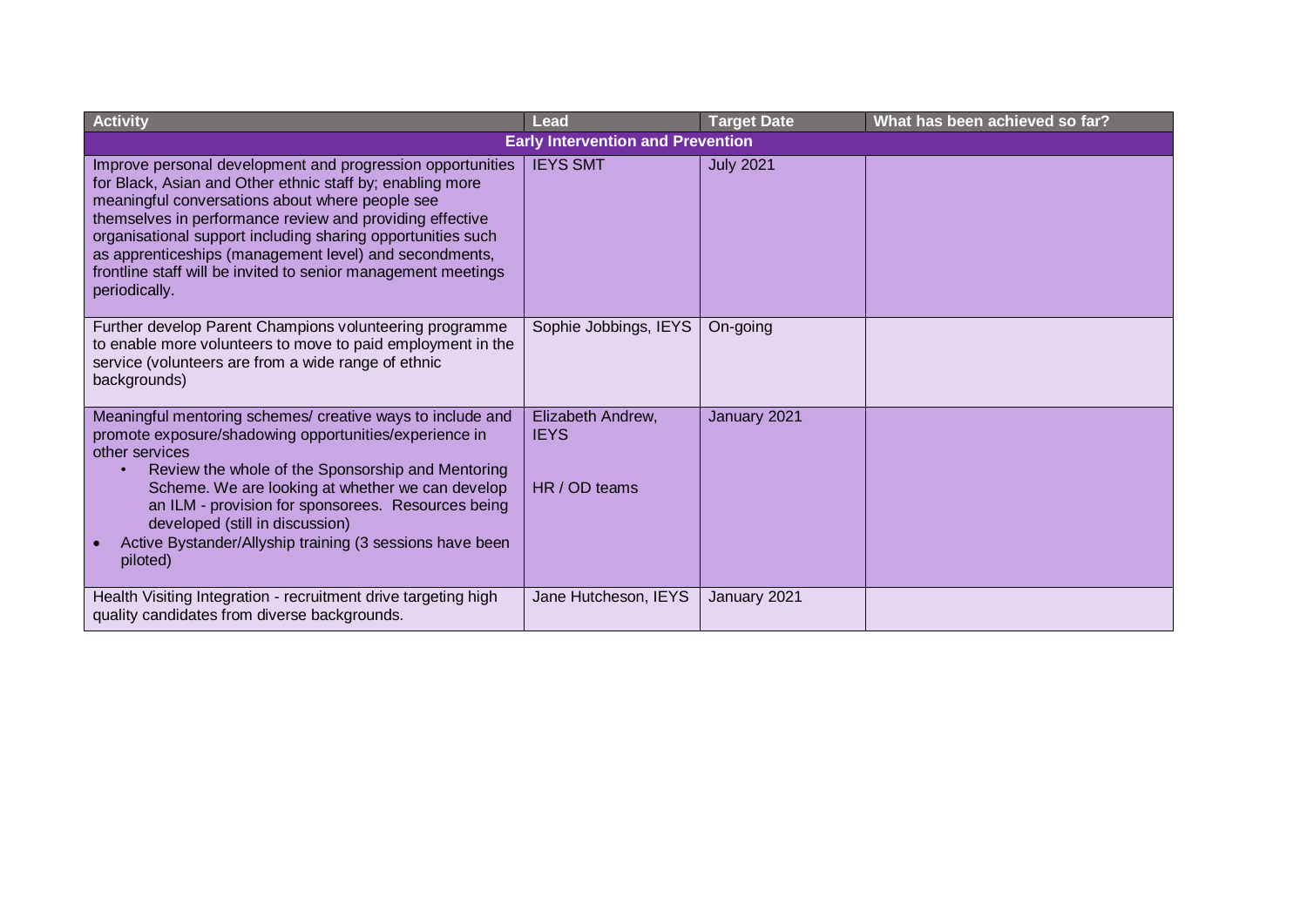#### <span id="page-15-0"></span>**Addressing Intersectionality**

RECOMMENDATIONS FOR CORPORATE ACTION

**Desired outcome / objective:** Camden is an organisation that understands that even within the Black community there are differences and we should seek to address those as opposed to treating as a homogenous group.

> •Addressing intersectionality of race and other equalities issues such as age, disability, gender sexuality etc.

> •The council is below government targets at recruiting & promoting disabled staff/ staff with long term conditions. One of the things that would help with this is a group (similar to the BAME & LGBT groups which receive LBC support such as time off for meetings).

•Address the specific types of racial oppression that affect the Black community and its intersections.

| <b>Activity</b>                                                                                                                                                                                                                                                                                                                                                                                                                                                                                                                                                                                        | Lead                                   | <b>Target Date</b> | What has been achieved so far? |
|--------------------------------------------------------------------------------------------------------------------------------------------------------------------------------------------------------------------------------------------------------------------------------------------------------------------------------------------------------------------------------------------------------------------------------------------------------------------------------------------------------------------------------------------------------------------------------------------------------|----------------------------------------|--------------------|--------------------------------|
|                                                                                                                                                                                                                                                                                                                                                                                                                                                                                                                                                                                                        | <b>Integrated Commissioning</b>        |                    |                                |
| As chairs of the NCL SEND forum, lead conversations about<br>BLM, race and equality across NCL in relation to services for<br>children and young people with Special Educational Needs<br>and Disabilities. To include:<br>Collating and sharing practice across the five boroughs<br>Developing some agreed common actions<br>$\bullet$<br>Contributing to NCL recovery action plans for children's<br>services                                                                                                                                                                                       | Dionne Usherwood /<br>Julia Mills      | Ongoing            |                                |
| The Autism Partnership Board have set up a Race Equality<br>Working Group which will be co-chaired by an autistic adult<br>who lives in the borough. The membership includes autistic<br>adults and parents/ carers of autistic children, young people<br>and adults living in the borough, voluntary organisations and<br>colleagues across adults', children's, health and police.<br>Informed by lived experience and learning from experiences<br>of double discrimination, a report will be produced and a<br>coproduced Autism Partnership Board race equality action<br>plan will be developed. | Theresa<br><b>Collier/Rachael Bond</b> | Feb 2021           |                                |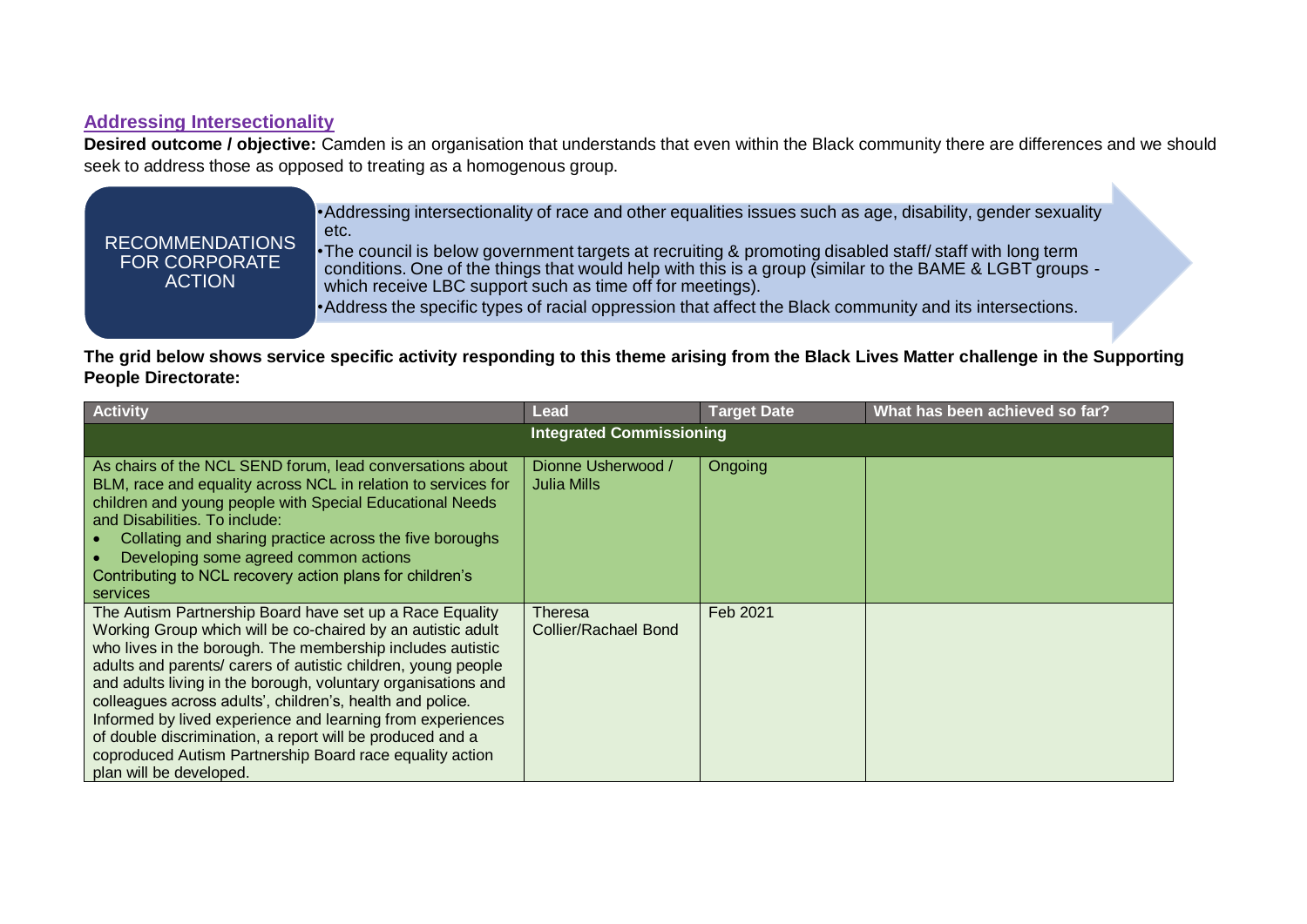## <span id="page-16-0"></span>**Work with Community and Partners**

**Desired Outcome / Objective:** Camden works closely with the community and partners to understand the experiences of Black people and encourage an antiracist approach in our communities and in our partnership working.

## RECOMMENDATIONS FOR CORPORATE **ACTION**

•Virtual shout out for Black Lives matter activists. Stories to turn into multimedia resource for a conference to have in mid-November.

•Address the impacts of Covid-19 on Black and Ethnic Minorities

•Consider a process that provides closer scrutiny on school exclusion for Black boys. This is also a priority for the Race and Equality Task and Finish Group in equality in education for young people.

| <b>Activity</b>                                                                                                                                                                                                                                                                                                                                                                                                                                                                                                                           | <b>Lead</b>            | <b>Target Date</b> | What has been achieved so far?       |
|-------------------------------------------------------------------------------------------------------------------------------------------------------------------------------------------------------------------------------------------------------------------------------------------------------------------------------------------------------------------------------------------------------------------------------------------------------------------------------------------------------------------------------------------|------------------------|--------------------|--------------------------------------|
| Participation of a Camden Social Workers on the BASW Black<br>Social Workers symposium with feedback to the organisation                                                                                                                                                                                                                                                                                                                                                                                                                  | CSSW and ASC           | Completed          |                                      |
|                                                                                                                                                                                                                                                                                                                                                                                                                                                                                                                                           | <b>Camden Learning</b> |                    |                                      |
| Camden should consider reviewing the curriculum in its schools<br>The Black Curriculum are partnering with Camden<br>Learning and working with schools on themes around<br>literature, art and politics. We will discuss with them<br>what they can offer schools. Camden to be trailblazer.<br>This will join up with our anti-racism hub, run by UCLA.<br>Young champions piece at Acland Burghley School.<br>Paul Miller will be on the education strategy board and will add<br>value in addressing diversity and disproportionality. | Jon Abbey              |                    |                                      |
| UCLA organising a CL learning hub, working with TBC                                                                                                                                                                                                                                                                                                                                                                                                                                                                                       | Cosima Davis           | Ongoing.           | Year 1; 22 schools signed up so far. |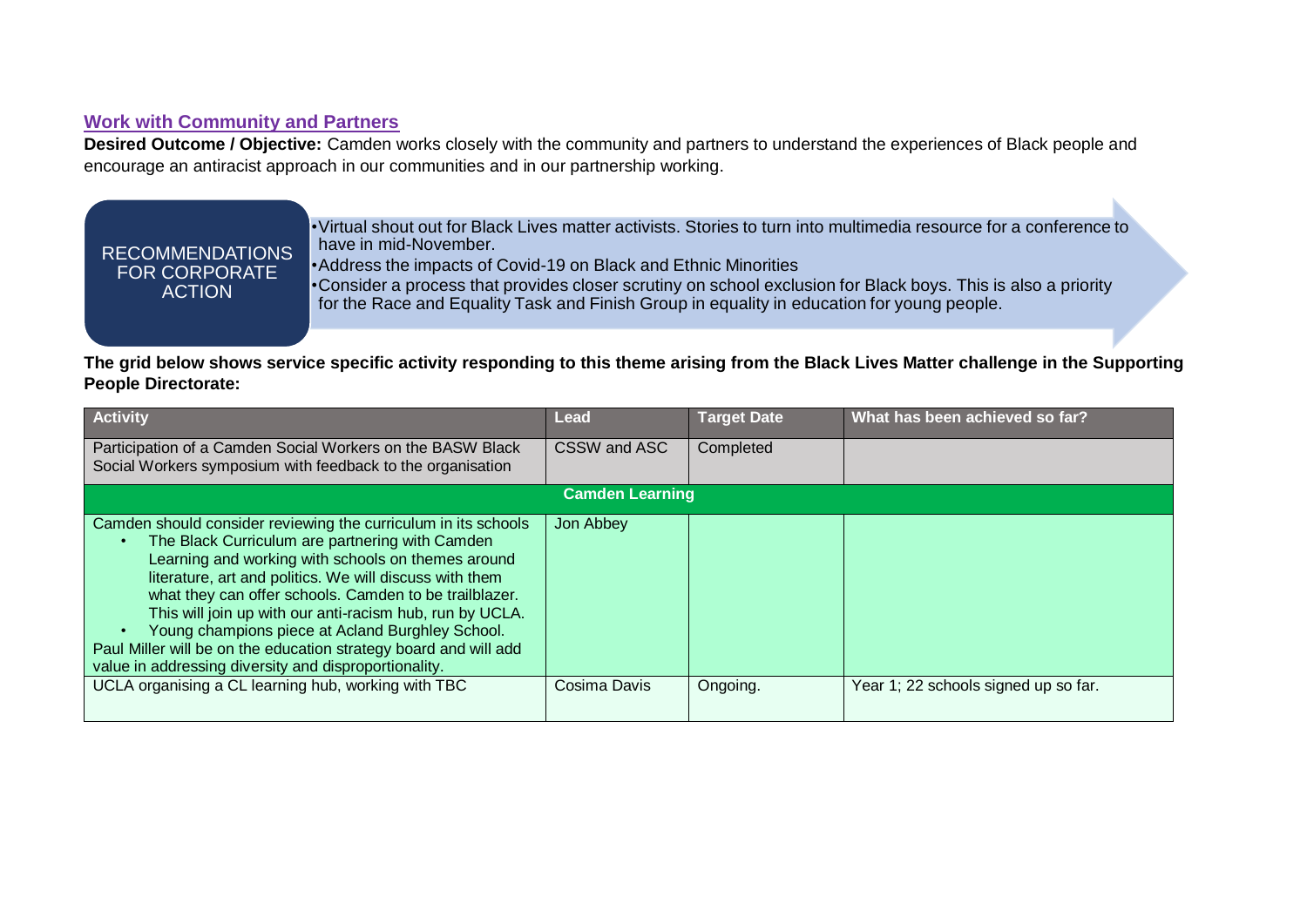| <b>Activity</b>                                                                                                                                                                                                                                                 | Lead                                                   | <b>Target Date</b>                                                 | What has been achieved so far?                                                                                                                                                                                                                                                                         |
|-----------------------------------------------------------------------------------------------------------------------------------------------------------------------------------------------------------------------------------------------------------------|--------------------------------------------------------|--------------------------------------------------------------------|--------------------------------------------------------------------------------------------------------------------------------------------------------------------------------------------------------------------------------------------------------------------------------------------------------|
| Camden conversation: The Black Curriculum and Selina Patel<br>with school Leaders/ Session for CL and invited services.<br>Focus on Beyond the curriculum, Decolonising the<br>curriculum and teaching racial literacy and outlining the<br>programmes with TBC | Jon Abbey                                              | <b>TBC</b>                                                         |                                                                                                                                                                                                                                                                                                        |
|                                                                                                                                                                                                                                                                 | <b>Children's Safeguarding and Social Work (CSSW)</b>  |                                                                    |                                                                                                                                                                                                                                                                                                        |
| Building on the awareness that fewer Black people's<br>achievement is on Wikipedia                                                                                                                                                                              | Tim Fisher,<br><b>CSSW</b>                             | Friday story runs<br>every week.                                   | We have supported the new page for<br>Vadnie Bish which talks about her<br>achievement. Staff are sharing<br>information about her and other black<br>achievements on the Friday Story as<br>well.<br>Tim Fisher produced a series of Friday<br>stories and put together information for<br>Wikipedia. |
|                                                                                                                                                                                                                                                                 | <b>Early Intervention and Prevention</b>               |                                                                    |                                                                                                                                                                                                                                                                                                        |
| Camden Youth Council and Black Curriculum Workshops<br>presents 12 sessions on Black British history via zoom starting<br>15th October, bi monthly 5-6pm                                                                                                        | Rema Patel,<br><b>IYSS</b>                             |                                                                    |                                                                                                                                                                                                                                                                                                        |
| Somers Town Youth Centre & Central North BCU - 12 week<br>programme of induction for new police recruit's, with young<br>people.                                                                                                                                | <b>Million</b><br>Hailemarion,<br><b>IYSS</b>          |                                                                    |                                                                                                                                                                                                                                                                                                        |
| The stories of Black young people's experience of policing &<br>youth Justice in Camden evidenced in a project titled 3 years on<br>from Lammy what's changed?                                                                                                  | Eugene Griffin &<br><b>YOS</b> peer<br>Advocates, IYSS | Multi- media project<br>and conference in<br>December 20-Feb<br>21 |                                                                                                                                                                                                                                                                                                        |

#### <span id="page-17-0"></span>**Non-Theme Related Actions**

The below table contains actions responding to the Black Lives Matter challenge that do not necessarily fit into the above themes: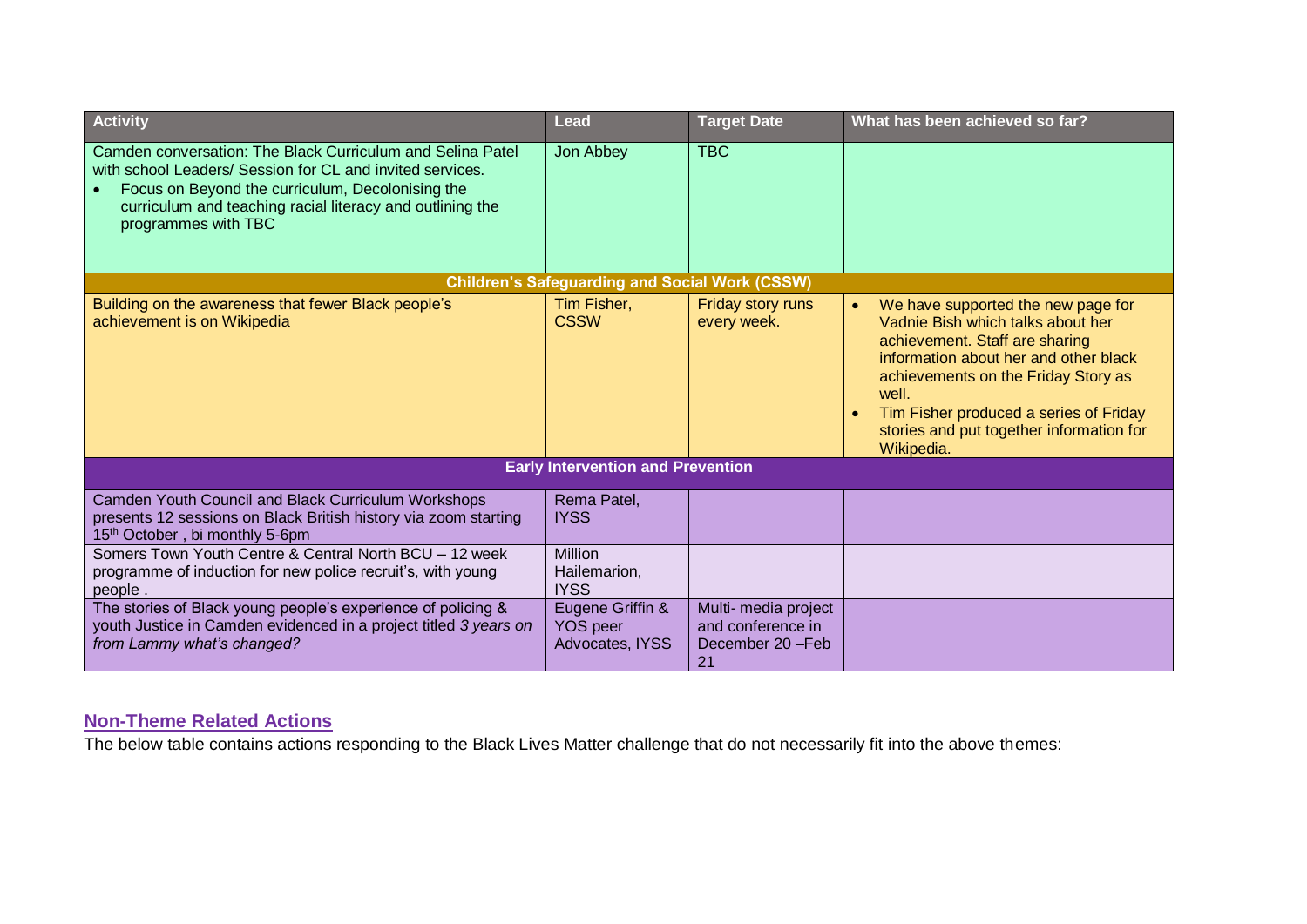| <b>Activity</b>                                                                                                                                                                                                                                                                                                                                                                                                                                                                                                                                                                                                                                                                                                                                                                                                                                                                                                                                                                                                                                                                                                                                                                                                                                                                                                                                 | <b>Lead</b>                              | <b>Target Date</b>                                         | What has been achieved so far?                                                                                                                                                                                                   |
|-------------------------------------------------------------------------------------------------------------------------------------------------------------------------------------------------------------------------------------------------------------------------------------------------------------------------------------------------------------------------------------------------------------------------------------------------------------------------------------------------------------------------------------------------------------------------------------------------------------------------------------------------------------------------------------------------------------------------------------------------------------------------------------------------------------------------------------------------------------------------------------------------------------------------------------------------------------------------------------------------------------------------------------------------------------------------------------------------------------------------------------------------------------------------------------------------------------------------------------------------------------------------------------------------------------------------------------------------|------------------------------------------|------------------------------------------------------------|----------------------------------------------------------------------------------------------------------------------------------------------------------------------------------------------------------------------------------|
| <b>Addressing Mental Health and Well Being</b><br>Develop targeted mental health promotion<br>campaigns for parents, particularly from Black,<br>Asian and other minority ethnic communities and<br>vulnerable families-working with parent<br>champions to get feedback and to help develop<br>wellbeing messages that are relevant for Black,<br>Asian and other minority ethnic communities.<br>Organise focus groups with Black, Asian and<br>other minority ethnic parents who have<br>participated in Families for Life, to find out what<br>kind of mental health and wellbeing support they<br>want, whether there are any barriers to them<br>accessing support and how to engage more<br>parents in mental health promotion and support.<br>Also considering running focus groups/do parent<br>surveys with schools to find out what kind of<br>mental health support parents might want<br>Work with schools to promote mental health<br>workshops for parent to those from Black, Asian<br>and other minority ethnic communities to<br>increase the number of parents attending<br>Work with schools to identify culturally relevant<br>resources and incorporate into curriculum advice<br>Incorporate culturally appropriate messages to<br>our health interventions e.g. healthy eating<br>messages/healthy lifestyle programmes | <b>Gill Morris</b><br>Camden<br>Learning | Ongoing                                                    | Produced selection of resources on understanding<br>$\bullet$<br>and challenging racism, for primary and secondary<br>schools<br>Shared resources on BLM including a guide for<br>parents to talk to their children about racism |
| Refresh the ASC Strategy - Supporting People<br><b>Connecting Communities (SPCC). This has</b><br>highlighted 'Reducing Structural Inequalities' as a<br>driving principle for the next 3 years.                                                                                                                                                                                                                                                                                                                                                                                                                                                                                                                                                                                                                                                                                                                                                                                                                                                                                                                                                                                                                                                                                                                                                | Jamie Spencer,<br><b>ASC</b>             | Completed                                                  |                                                                                                                                                                                                                                  |
| Development of the Equalities Action Plan.                                                                                                                                                                                                                                                                                                                                                                                                                                                                                                                                                                                                                                                                                                                                                                                                                                                                                                                                                                                                                                                                                                                                                                                                                                                                                                      | Jess Mcgregor,<br><b>ASC</b>             | We are coming<br>together as a team<br>during November and | We have committed to developing an Equalities<br>Action Plan to drive our work in this area forward.                                                                                                                             |